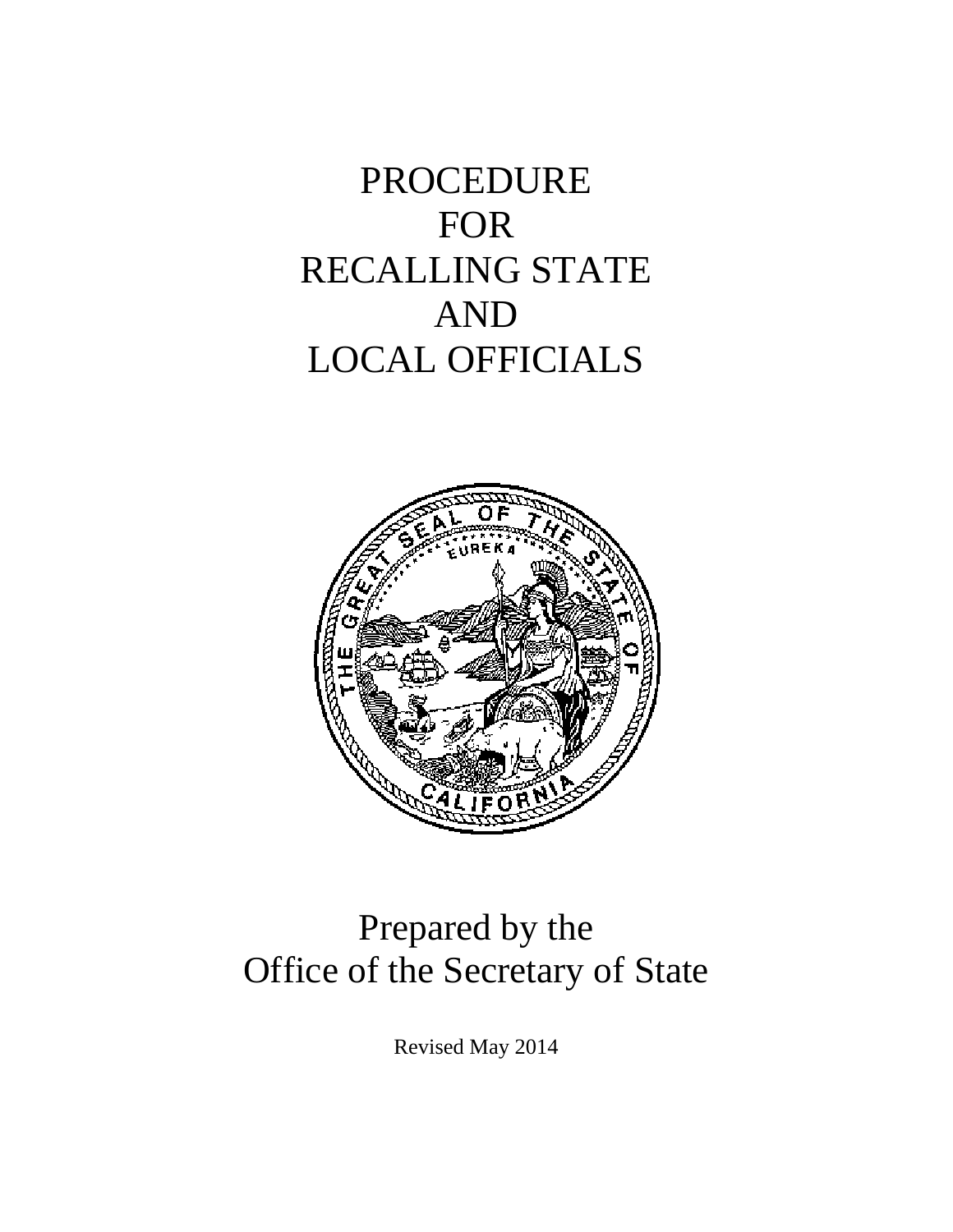# Preface

Recall is the power of the voters to remove elected officials before their terms expire. It has been a fundamental part of our governmental system since 1911 and has been used by voters to express their dissatisfaction with their elected representatives.

This publication examines the law of recall as it applies to state and local officials. In some ways, the procedures that apply to the recall of state officials are different from those that apply to local officials. Therefore, this publication is divided into separate parts to help avoid confusion. *Be sure to check the Table of Contents to ensure you are referencing the proper procedure.*

Please note that the procedures described herein do not apply to federal officers. Federal officers are not subject to recall. The removal of U.S. Representatives or U.S. Senators is governed by the United States Constitution, Article 1, Sec. 5 (2), which states "Each House may determine the rules of its proceedings, punish its members for disorderly behavior, and, with the concurrence of two-thirds, expel a member." The President, Vice President and all civil officers of the United States are removed through the process of "impeachment" which is governed by the United States Constitution.

This Guide is designed to reflect all current laws, regulations and rules that pertain to recall, but it does not have the force and effect of law, regulation or rule. Therefore, in the unlikely event there is a conflict between the Guide and a law, regulation or rule, the law, regulation or rule shall take precedence. Before beginning any recall effort, the proponents should obtain the most up-to-date information available.

Revised May 2014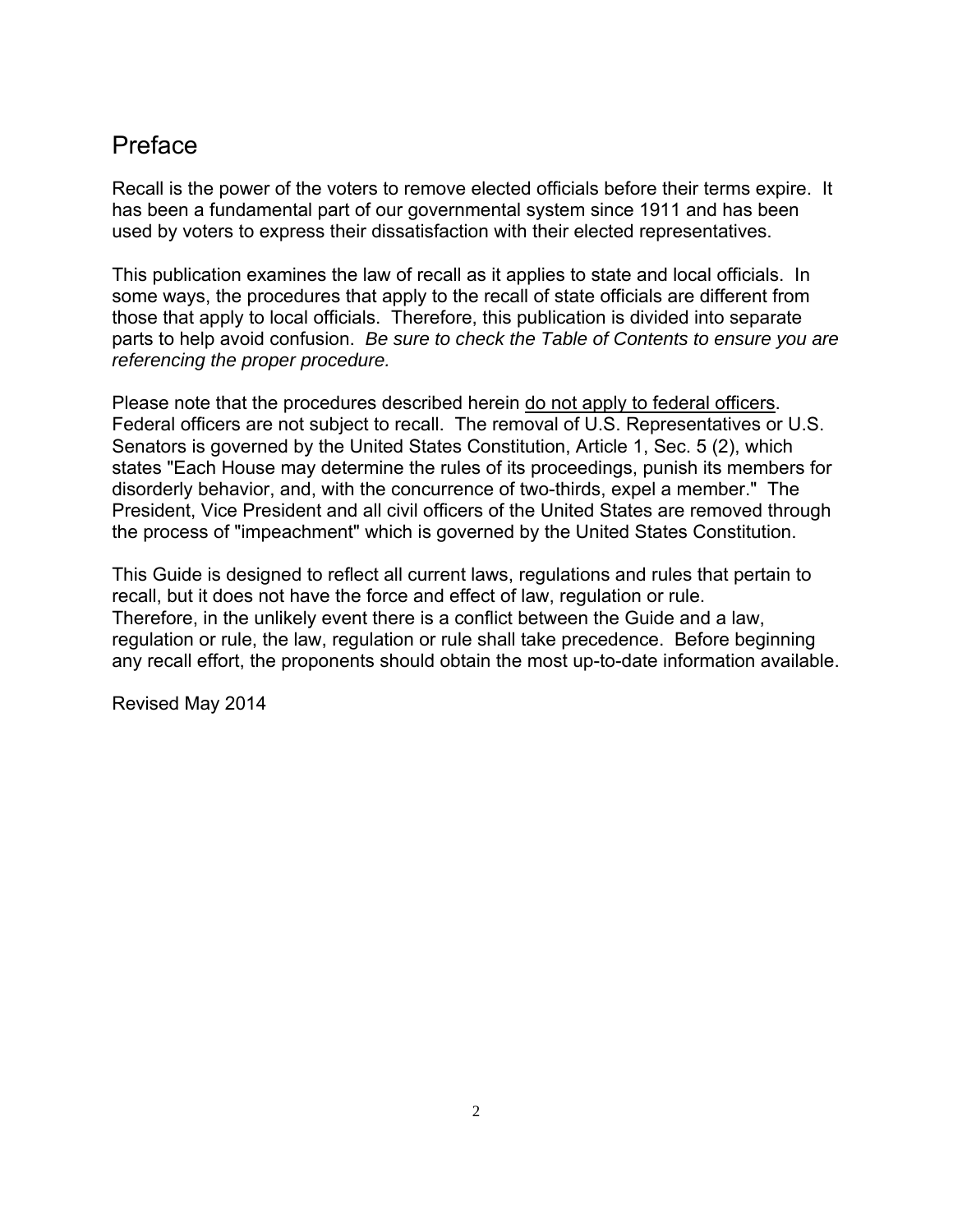# **Table of Contents**

# **Chapter I.** General Recall Provisions

|--|

# **Chapter II.** Recall of State Officers

# **Chapter III.** Recall of Local Officers

# **Chapter IV. The Recall Election**

# **Chapter V. Exhibits**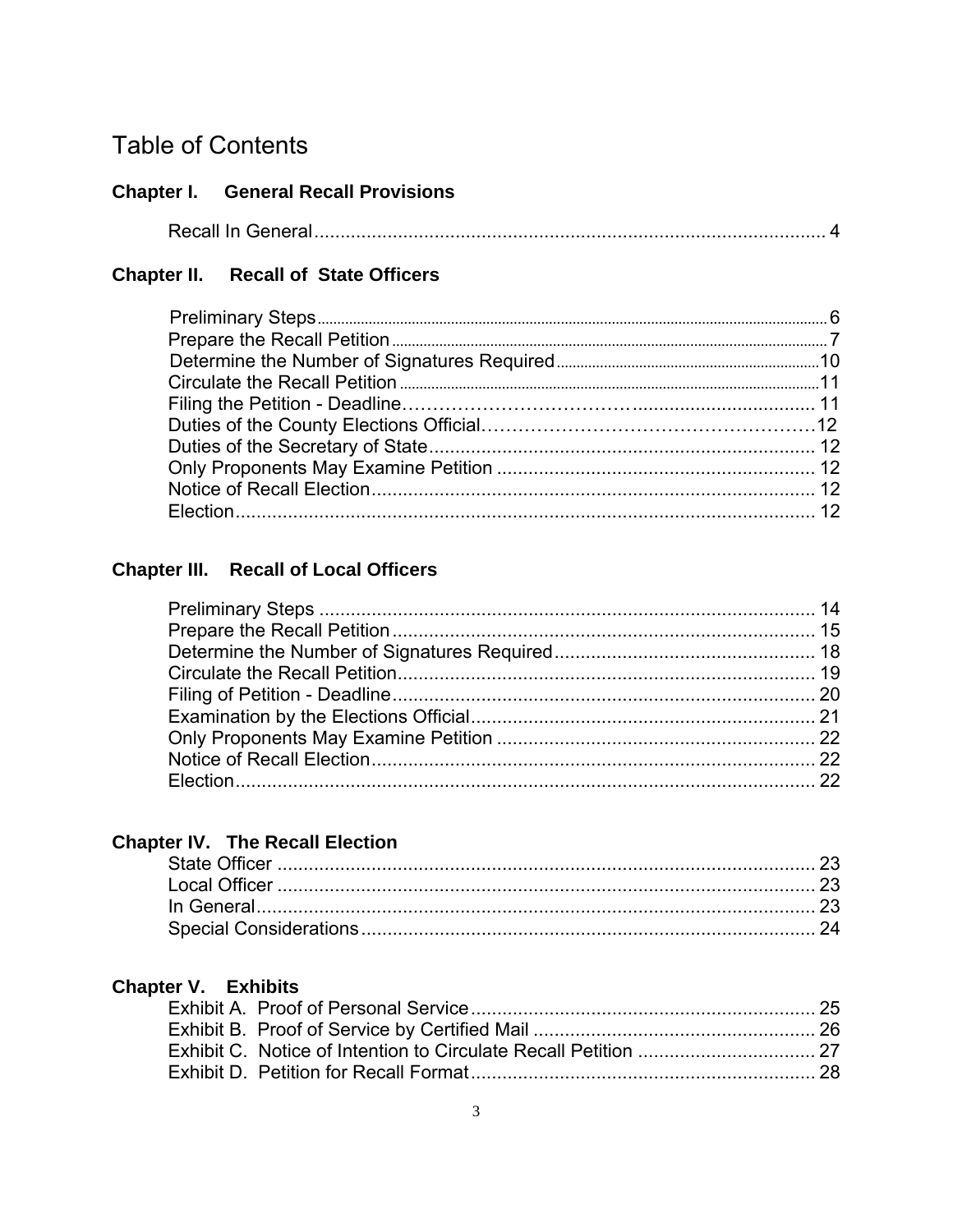# Recall in General

Recall is the power of the voters to remove an elective officer. (Cal.Const., Art. II, Secs. 13-19; Elections Code §§ 11000 et seq.)

Any state officer may be recalled. These include the elected offices of Governor, Lieutenant Governor, Secretary of State, Treasurer, Controller, Attorney General, Superintendent of Public Instruction, Insurance Commissioner, Members of the State Board of Equalization, State Legislators, and Justices of Courts of Appeal and the State Supreme Court. A State officer appointed in lieu of election or to fill a vacancy in one of these offices may also be recalled. (Elections Code §§ 11001, 11006)

The State Constitution requires that the Legislature must provide for the recall of local officers. This provision, however, does not affect counties and cities whose charters provide for recall. (Cal. Const., Art. II, Sec. 19)

A "local officer" is defined as an elective officer of a city, county, school district, community college district, or special district, or a judge of a trial court. (Elections Code §§ 11001, 11004)

For the purpose of recall of local officers, the term "clerk" refers to the appropriate elections official for the jurisdiction in which the recall is being sought, in particular:

- 1. The county elections official (the County Clerk or Registrar of Voters) in the case of the recall of elective officers of a county, school district, county board of education, community college district, or resident voting district, and judges of trial courts.
- 2. The city clerk in the case of the recall of elective officers of a city; or
- 3. The secretary of the governing board in case of the recall of elective officers of a landowner voting district or any district in which, at a regular election, candidates' nomination papers are filed with the secretary of the governing board.(Elections Code §§ 307, 311, 11002)

"Governing Board" includes a city council, the board of supervisors of a county, the board of trustees of a school district or community college district, or the legislative body of a special district. In the case of the recall of a trial court judge "governing board" means the board of supervisors. (Elections Code § 11003)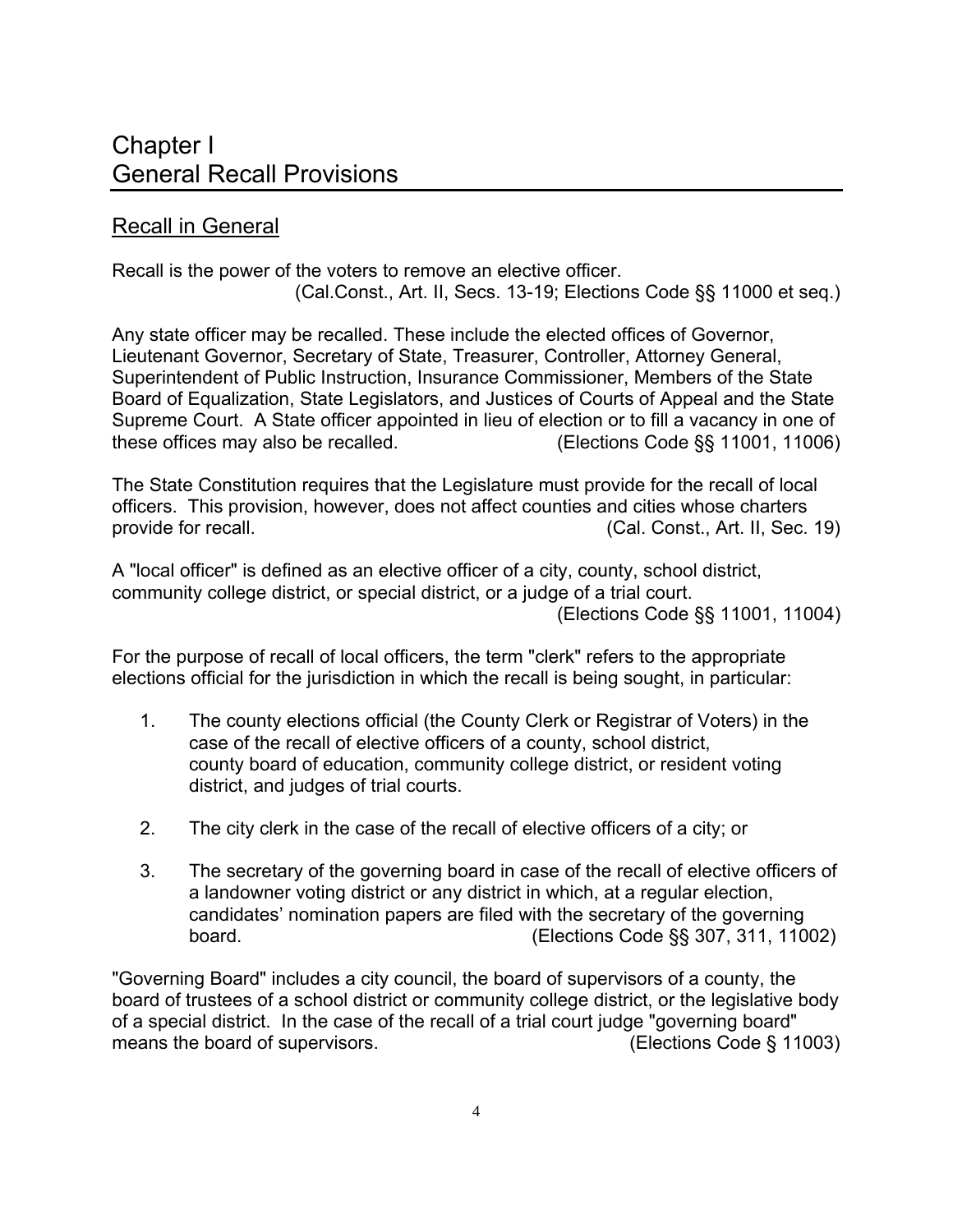Recall proceedings may not be commenced against an officer of a city, county, special district, school district, community college district, or county board of education if:

- (a) The officer has not held office during the current term for more than 90 days,
- (b) A recall election has been determined in the officer's favor within the last six months, or
- (c) The officer's term ends within six months or less.

These limitations do not apply to an officer appointed in lieu of an election pursuant to Elections Code section 10229(a)(2). (Elections Code § 11007)

The "proponents" of the recall are those voters who initiate the recall proceedings and have control of circulating and obtaining signatures to the recall petition. All of the required proponents of a recall must be registered voters who, based on their residence, are qualified to vote for the office of the officer they seek to recall.

(Elections Code §§ 322, 11005)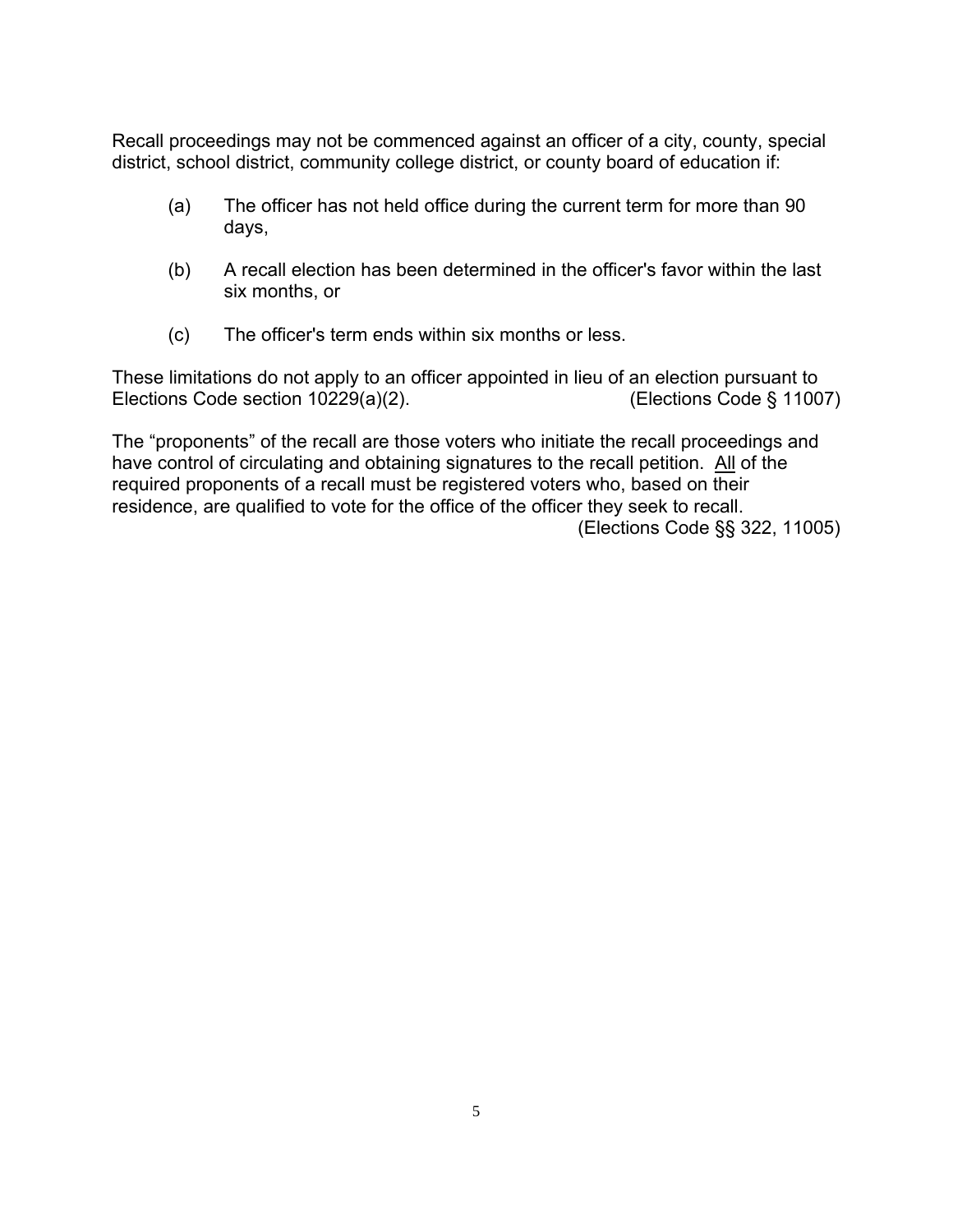# Preliminary Steps

#### **The Notice of Intention**

To begin recall proceedings against a state officer, the recall proponents must serve, file, and publish or post a notice of intention to circulate a recall petition.

(Elections Code § 11006)

#### **Prepare the Notice of Intention**

The proponents should ensure that the notice of intention complies with California law. If a notice of intention is found to be deficient, the proponents will be required to prepare a new notice of ntention, including the collection of signatures. The notice of intention must contain:

- (a) The name and title of the officer sought to be recalled.
- (b) A statement, not over two hundred words in length, of the reasons for the recall. A reason must be provided, but under Article II, Section 14(a) of the California Constitution, the sufficiency of this reason is not reviewable.
- (c) The printed name, signature, and residence address of each proponent of the recall. If a proponent cannot receive mail at his or her residence address, the notice of intention must also contain a mailing address for the proponent. The number of proponents that sign the notice of intention must be at least 10 or equal to the number of signatures required to be filed on the nomination paper of the officer sought to be recalled, whichever is greater.
- (d) The text of Elections Code section 11023, which describes how the officer sought to be recalled may file an answer.

[See Exhibit C] (Elections Code §§ 11020, 11041(a)(2))

#### **Serve and File the Notice of Intention**

A copy of the notice of intention must be served by personal delivery or by certified mail on the officer sought to be recalled. In addition, the original of the notice of intention, along with an affidavit of the time and manner of service, must be filed with the Secretary of State within seven days of being served. A separate notice of intention must be filed for each officer sought to be recalled.

[See Exhibits A and B] (Elections Code § 11021)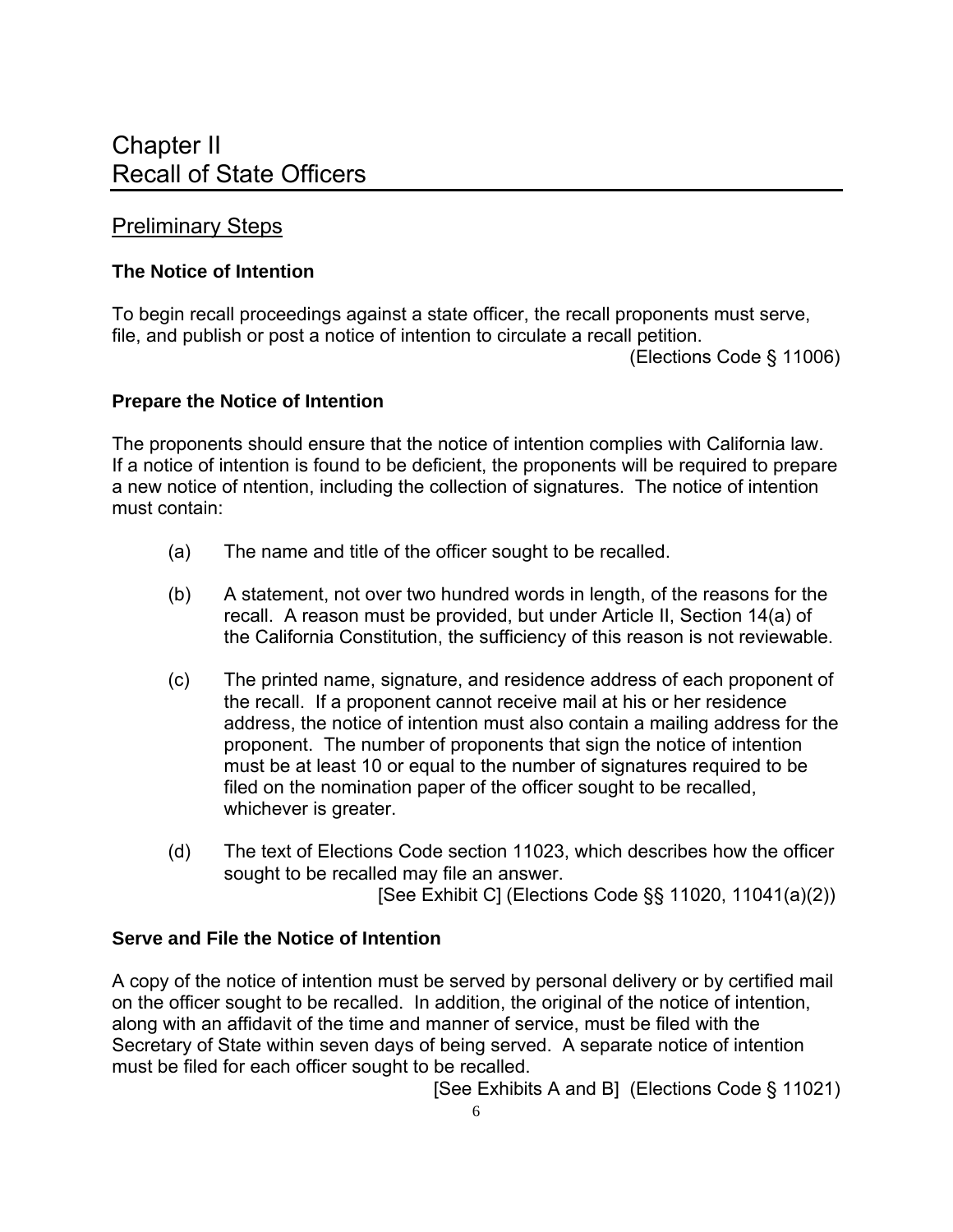#### **Publish the Notice of Intention**

A copy of the notice of intention (including addresses and signatures) must be published at the proponents' expense at least once in a newspaper of general circulation. The publication need not include the text of Elections Code section 11023. If there is no newspaper of general circulation in the jurisdiction of the officer whose recall is being sought, the proponents may satisfy the publication requirement by posting the notice of intention in at least three public places within the jurisdiction.

(Government Code § 6000, et seq.; Elections Code § 11022)

# **Obtain and File Proof of Publication**

The proponents must file proof of publication at the same time that they file two blank copies of the proposed recall petition with the Secretary of State.<sup>1</sup> Proof of publication is obtained from the newspaper publisher after the notice of intention appears in print. (Elections Code § 11042)

#### **Answer of Recallee**

Within seven days after the filing of the notice of intention, the officer sought to be recalled may file with the Secretary of State an answer of not more than two hundred words. (Elections Code §11023(a))

The answer must be signed and accompanied by the printed name, and business or residence address of the officer sought to be recalled. (Elections Code § 11023(c))

If an answer is filed, the officer must, within seven days after the filing of the Notice of intention, serve a copy of the answer, by personal delivery or by certified mail, on one of the proponents named in the notice. (Elections Code § 11023(b))

# Prepare the Recall Petition

The next step in the recall process for state officials requires the proponents to prepare the recall petition for circulation. The Secretary of State is required to provide a format for the petition, which is included as Exhibit D to this publication; may also be obtained from any county elections official. The recall petition format prepared by the Secretary of State is mandatory and must be used. (Elections Code §§ 11041, 11043.5)

All petition sections must be printed in uniform size and darkness with uniform spacing. [See Exhibit D] (Elections Code § 11041)

 $\overline{a}$  $<sup>1</sup>$  In the rare case that publication was satisfied by posting the Notice of Intention in three public places,</sup> an affidavit of posting must be filed instead of proof of publication.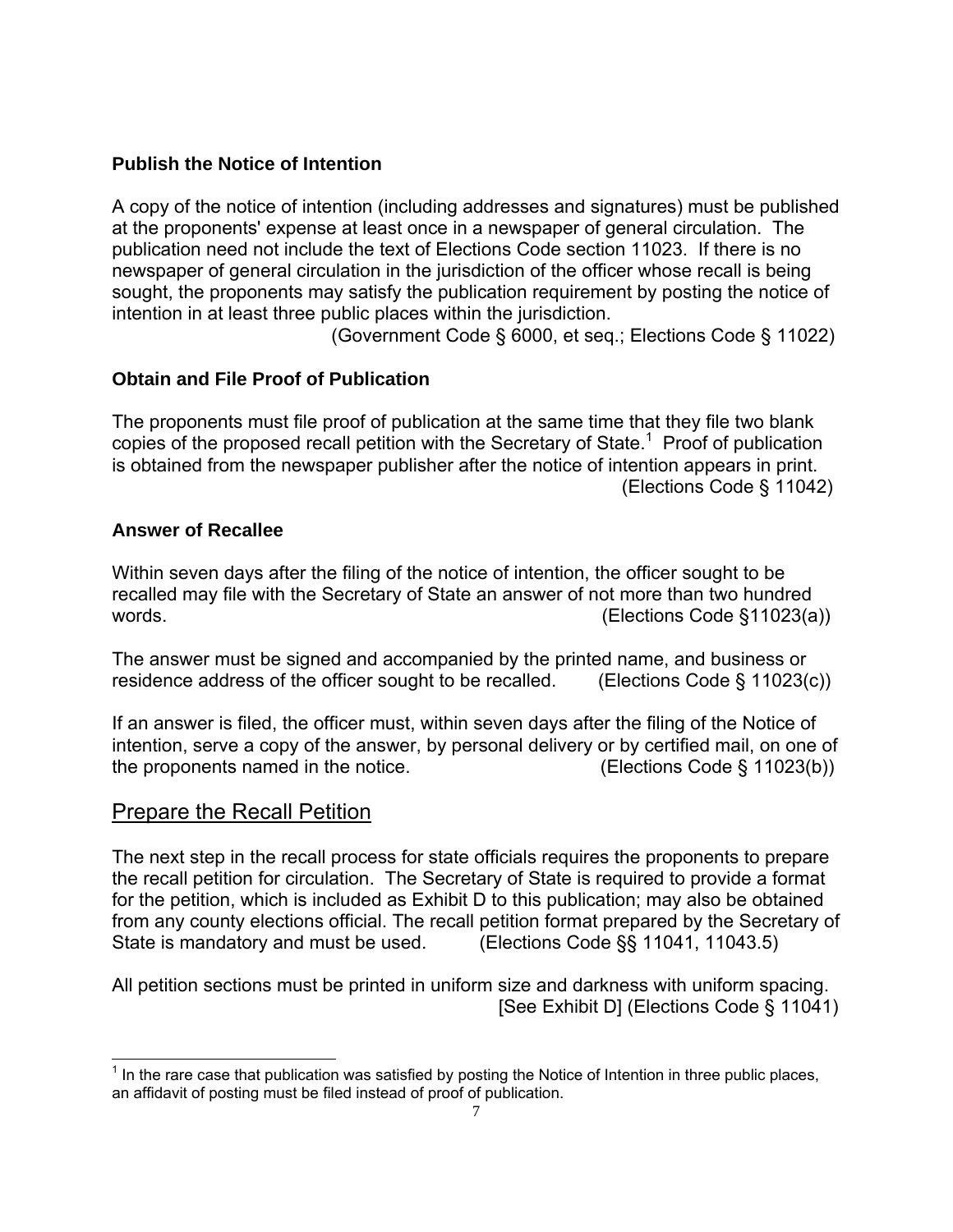Noncomplying petition forms will be rejected as invalid.

### **Heading**

The recall petition must include a margin at least one inch wide across the top of each page and a margin at least one-half inch wide along the bottom of each page.

(Elections Code § 11043)

Each side of a sheet of paper on which signatures appear must include, in no less than 8-point type:

- (a) A request that an election be called to elect a successor to the office.<sup>2</sup>
- (b) A copy of the Notice of intention, including the statement of reasons for recall, and the names (no addresses) of at least ten proponents. $3$  The text of Elections Code section 11023 does not need to be included as part of the language of the Notice of intention on the petition.
- (c) The answer, if any, of the officer sought to be recalled. If the officer has not answered, the petition must so state.

(Elections Code § 11041)

#### **Signature Space**

 $\overline{a}$ 

Each signer must personally place his or her own information on the petition and must personally sign it (unless prevented by disability, etc.). The petition must be designed so that each signer can personally affix his or her:

- (a) Printed name
- (b) Signature
- (c) Residence address, giving street and number, or if no street or number exists, an adequate designation of the residence so that its location may be readily determined.
- (d) The name of the incorporated city or unincorporated community. (Elections Code §§ 100, 11043)

 $2$  If the officer is a justice of the Supreme Court or of a court of appeal, the request shall be that the Governor appoint a successor to the officer. (Elections Code section 11041(a)(1))

 $3$  Legislative intent was to delete any address information from the petition. Proponents are those voters who initiate the recall proceedings and have control of the circulation of and obtaining signatures to the recall petition.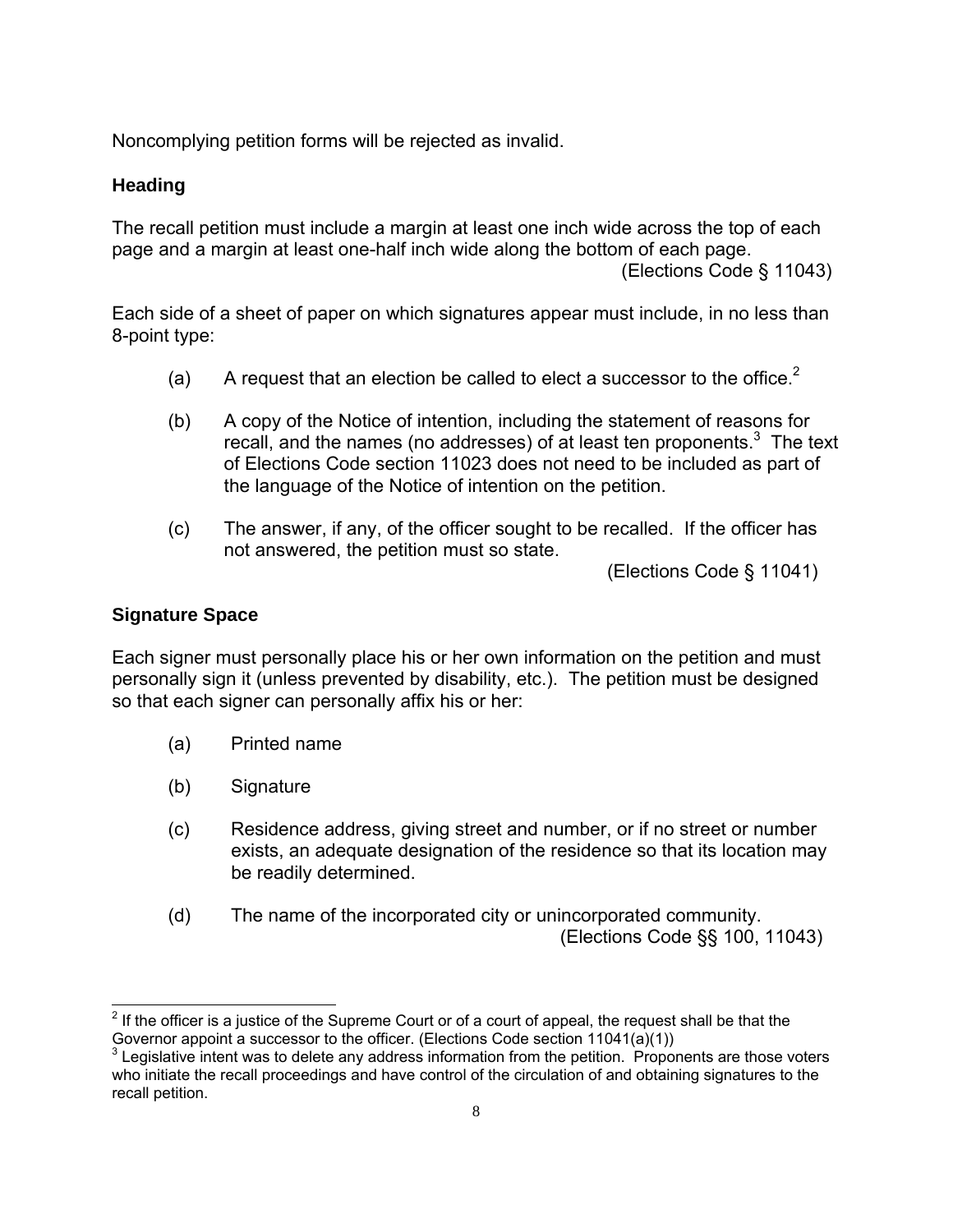Pursuant to the California Supreme Court's decision in Assembly v. Deukmejian (1982) 30 Cal.3d 638, 180 Cal.Rptr. 297, the petition form must direct signers to include their "residence address" rather than "address as registered" or other address.

Signature spaces must be consecutively numbered commencing with the number one for each petition section. (Elections Code § 100)

A space at least one inch wide must be left blank along the right margin of the page, after each name and address, for the use of the elections official in verifying the petition. (Elections Code §§ 100, 11043)

#### **Declaration of Circulator**

Each section of the petition must have attached to it a declaration signed by the circulator (person soliciting signatures) of that section of the petition, setting forth in the circulator's own hand all of the following:

- (a) The printed name of the circulator.
- (b) The residence address of the circulator, giving street and number, or if no street or number exists, an adequate designation of the residence so that its location may be readily determined.
- (c) The dates between which all signatures to the petition section were obtained.
- (d) That the circulator circulated that section and witnessed the appended signatures being written.
- (e) That according to the best information and belief of the circulator, each signature is the genuine signature of the person whose name it purports to be.
- (f) That the circulator is 18 years of age or older.
- (g) That the circulator certifies to the content of the declaration as to its truth and correctness, under penalty of perjury. The circulator shall state the date and the place of execution on the declaration along with his or her signature.

The circulator must personally affix his or her printed name and residence address and the specific dates of circulation of each petition section in the circulator's affidavit. Preprinted dates, or generalized dates other than the particular range of dates on which the petition section was circulated, are not authorized.

(Elections Code §§ 104, 11046)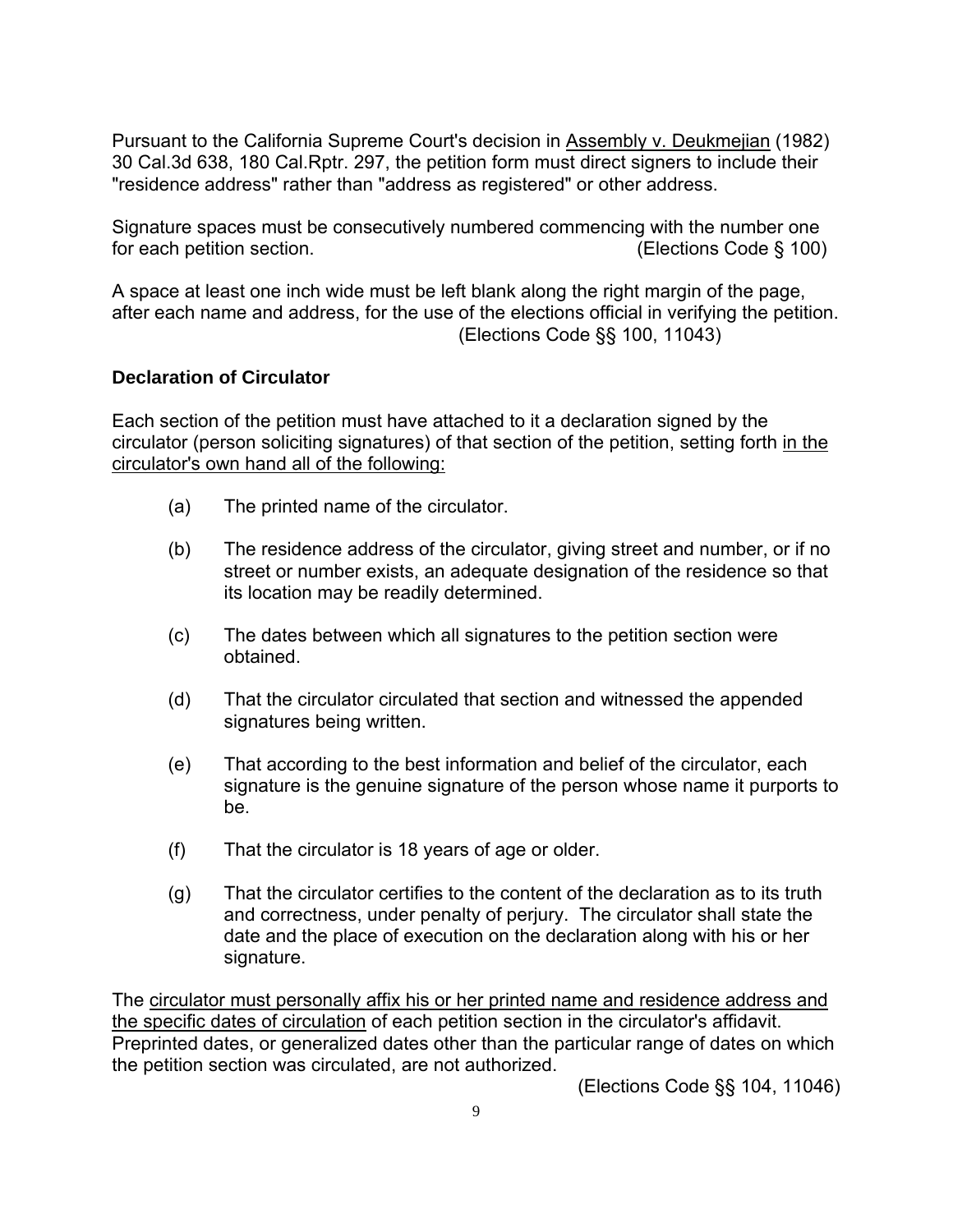#### **Number of Sections**

Petitions to recall state officers may consist of any number of separate sections which must be duplicates except as to signatures and matters required to be affixed by signers and circulators. The number of signatures attached to each section is left up to the discretion of the person soliciting the signatures. Each section may consist of any number of separate pages. One page is one side of a sheet of paper on which any signatures appear. The state of the state of the state (Elections Code § 11040)

#### **Receive Approval of the Recall Petition**

Proponents must file two blank copies of the proposed petition with the Secretary of State within ten days after the filing of the answer to the notice of intention, or, if no answer is filed, within ten days after the expiration of the seven-day period for filing the answer. The Secretary of State must, within ten days of receiving the copies of the petition, determine whether the proposed form and wording of the petition meet the necessary requirements and notify proponents in writing of the findings. If it is found that the petition does not meet the requirements, the notification must include a statement of what alterations in the petition are necessary. Then, the proponents must file two blank copies of the corrected petition with the Secretary of State within ten days after receiving the notification.

The submitted blank copies of the petition will be carefully reviewed for uniformity correctness and will be compared to the notice of intention and publication to assure accuracy in text, punctuation, capitalization, spelling, format, etc. If the comparison discloses discrepancies, the petition will be rejected.

The ten-day correction notification period and ten-day filing period for corrected petitions is repeated until the Secretary of State finds that no alterations are required. No signatures may be obtained on the recall petition until the form of the petition has been approved by the Secretary of State. (Elections Code § 11042)

# Determine the Number of Signatures Required

#### **Statewide Officer**

For a recall of a statewide officer, a petition must be signed by registered voters equal in number to twelve percent (12%) of the last vote for the office. Signatures must be obtained from at least five different counties and must be equal in number to at least one percent (1%) of the last vote for the office in each of five counties.

(Cal. Const., Art. II, Sec. 14(b); Elections Code § 11221(c))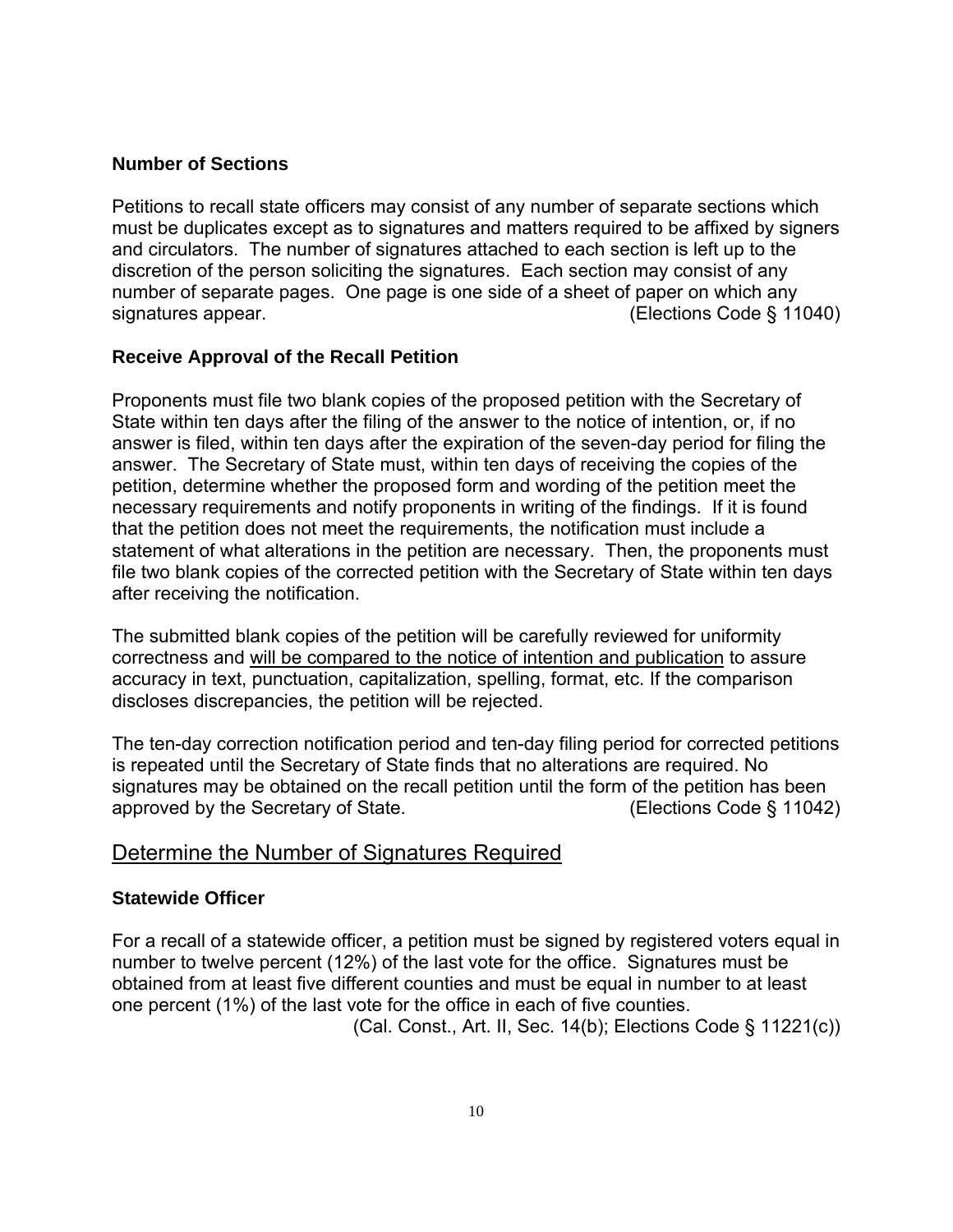#### **State Senators, Members of the Assembly, Members of the Board of Equalization, and Judges of the Courts of Appeal**

The number of signatures needed on the petition to recall State Senators, Members of the Assembly, Members of the Board of Equalization and Judges of Courts of Appeal must equal at least twenty percent (20%) of the last vote for the office. (Cal. Const., Art. II, Sec. 14(b); Elections Code § 11221(c))

# Circulate the Recall Petition

#### **Who Can Circulate**

The recall petition can be circulated by any person 18 years of age or older. (Elections Code §§ 102, 11045)

#### **Who Can Sign Petition**

Registered voters who are qualified to vote for the office of the officer sought to be recalled can sign a recall petition. (Elections Code §§ 322, 11045)

If a recall petition is circulated in more than one county, a separate section should be used for each county. Each section of the petition must include the name of the county for which it is circulated, and only registered voters of that county may sign that section. (Elections Code § 11047)

#### **Withdrawal of Signatures**

Any voter may withdraw his or her signature from the recall petition upon filing a written request with the county elections official prior to the day the petition section on which the signature appears is filed. (Elections Code §§ 103, 11303)

# File the Petition - Deadline

Within 160 days from the time the Secretary of State notifies the proponents that the form and wording of the petition is correct, proponents must file a petition with the requisite number of valid signatures. (Cal. Const., Art. II, Sec. 14(a))

Each section of a recall petition must be filed with the elections official of the county for which it was circulated. Each petition section shall be filed by the proponents or by any person or persons authorized in writing by a proponent. A copy of any written authorization must accompany each submission to the elections official. (Elections Code §§ 11102, 11103)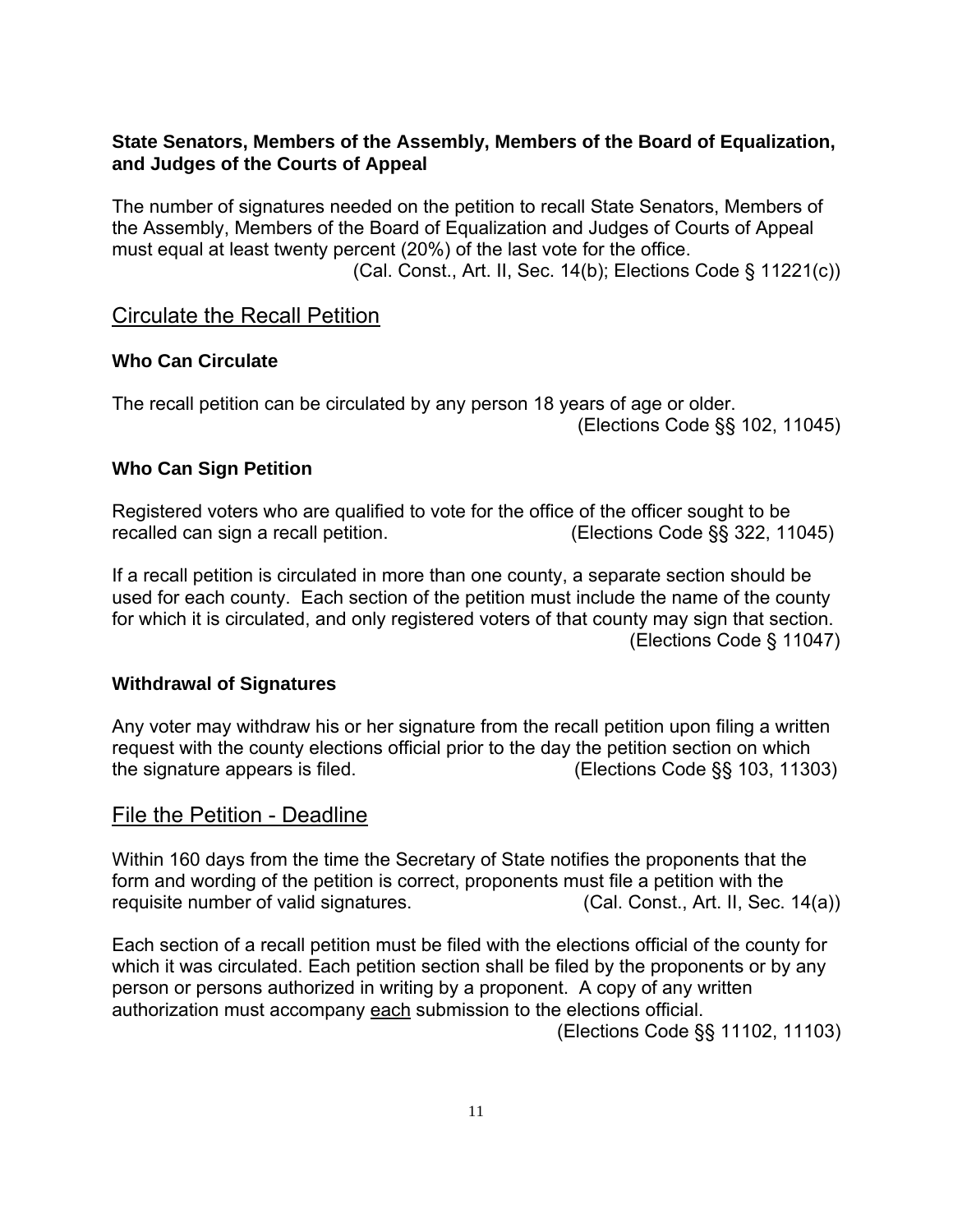# Duties of the County Elections official

Thirty days after a recall has been initiated, and every thirty days thereafter, the elections official determines the number of qualified voters who have signed the recall petition. Upon the completion of the examination, the county elections official certifies and submits the results and an unsigned copy of the petition to the Secretary of State. (Elections Code § 11104)

# Duties of the Secretary of State

The Secretary of State maintains a continuous count of the signatures certified by each county. When the Secretary of State receives from one or more county elections officials, a petition certified to have been signed by the stated number of registered voters, he or she must, within ten days, transmit to every county elections official in the state a certificate showing the total number of signatures collected by the proponents. (Cal. Const., Art. II, Sec. 14(c); Elections Code § 11108)

After determining that the proponents have obtained sufficient signatures for recall, the Secretary of State must certify that fact to the Governor.

(Elections Code § 11109)

# Only Proponents May Examine Petition

If a petition is found to be insufficient by the Secretary of State, the proponents whose names are listed on the notice of intention must be allowed to examine the petition signatures in order to ascertain which signatures were disqualified and the reasons therefor. This right of examination is not otherwise available to proponents or to the public in general. If the proponents examine the petition signatures, the examination must begin not later than 21 days after certification of insufficiency.

(Government Code § 6253.5, Elections Code § 11301)

# Notice of Recall Election

Upon receiving certification of the sufficiency of the recall petition from the Secretary of State, the Governor must publish a notice for the holding of the recall election.

# Election

An election to determine whether to recall an officer and, if appropriate, to elect a successor, shall be called by the Governor and held not less than 60 days nor more than 80 days from the date of certification of sufficient signatures.

(Cal. Const., Art. II, Sec. 15(a))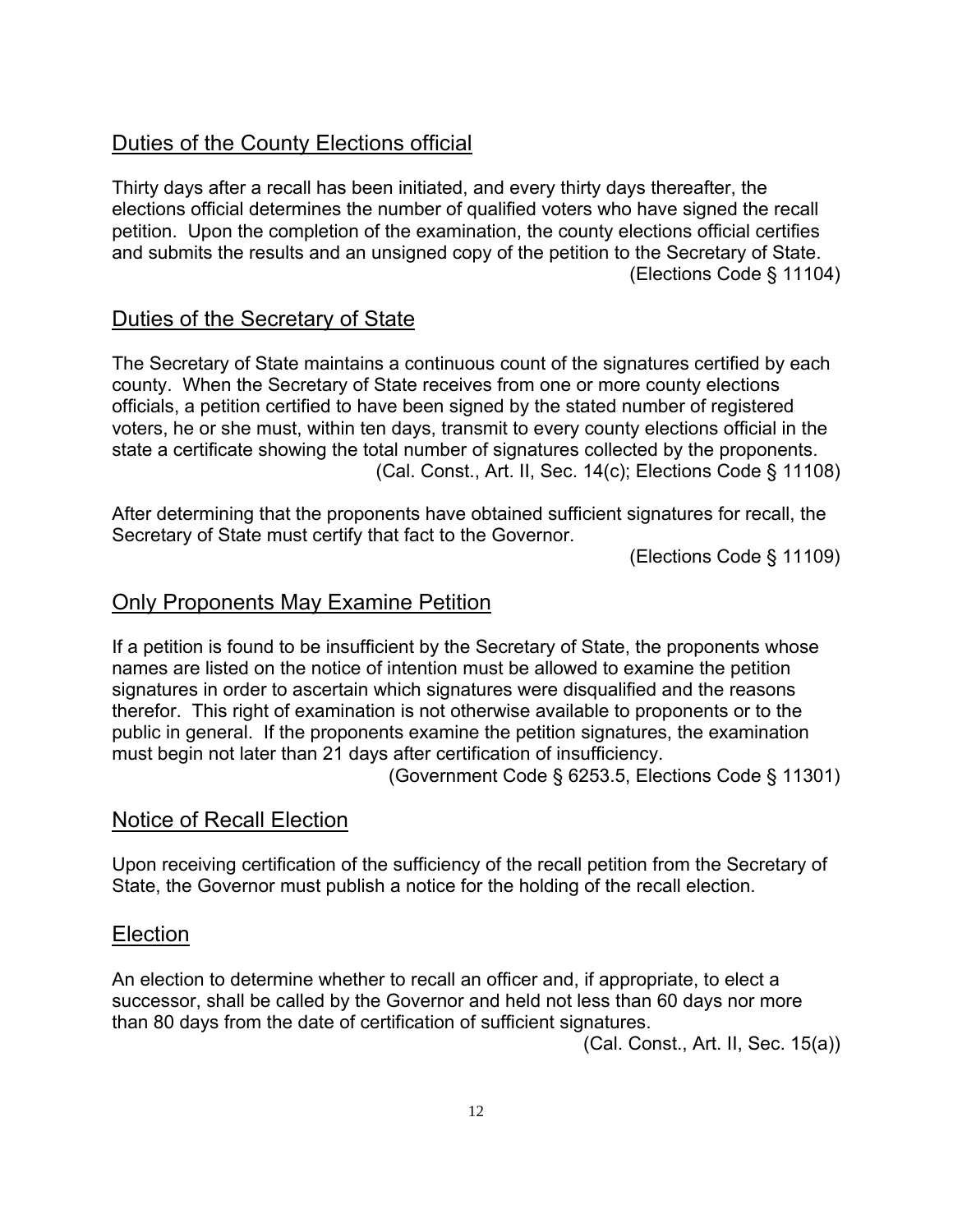The recall election may be conducted within 180 days from the date of certification of sufficient signatures in order that the election may be consolidated with the next regularly scheduled election occurring wholly or partially within the same jurisdiction in which the recall election is held, if the number of voters eligible to vote at that next regularly scheduled election equal to at least fifty percent (50%) of all the voters eligible<br>to vote at the recall election. (Cal. Const., Art. II, Sec. 15(a))  $(Cal. Const., Art. II, Sec. 15(a))$ 

Officers charged by law with duties concerning elections are required to make all arrangements for such election. The election must be conducted, returns canvassed, and the result declared, in all respects as are other state elections.

(Elections Code § 11110)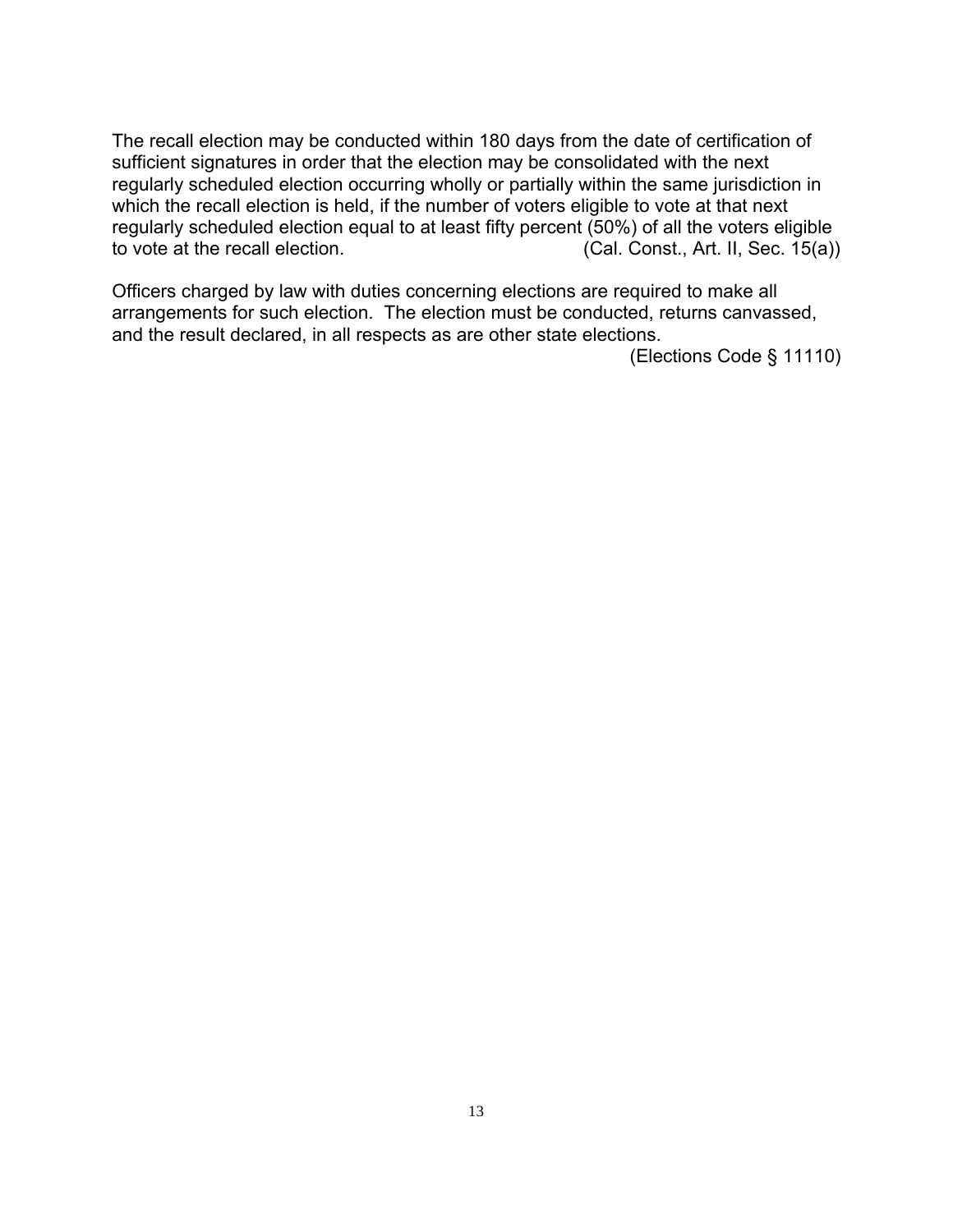# Preliminary Steps

#### **The Notice of Intention**

Proponents begin the recall of an elective officer, including any officer appointed in lieu of election or to fill a vacancy, by the service, filing and publication or posting of a notice of intention to circulate a recall petition. (Elections Code § 11006)

#### **Prepare the Notice of Intention**

The proponents should ensure that the notice of intention complies with California law. If a notice of intention is found to be deficient, the proponents will be required to prepare a new notice of intention, including the collection of signatures. The notice of intention must contain:

- (a) The name and title of the officer sought to be recalled.
- (b) A statement, not over two hundred words in length, of the reasons for the recall. A reason must be provided, but under Article II, Section 14(a) of the California Constitution, the sufficiency of this reason is not reviewable.
- (c) The printed name, signature, and residence address of each proponent of the recall. If a proponent cannot receive mail at his or her residence address, the notice of intention must also contain a mailing address for the proponent. The number of proponents that sign the notice of intention must be at least 10 or equal to the number of signatures required to be filed on the nomination paper of the officer sought to be recalled, whichever is greater.
- (d) The text of Elections Code section 11023, which describes how the officer sought to be recalled may file an answer.

[See Exhibit C] (Elections Code §§ 11020, 11041(a)(2))

#### **Serve and File the Notice of Intention**

A copy of the notice of intention must be served by personal delivery or by certified mail on the officer sought to be recalled. In addition, the original of the notice of intention, along with an affidavit of the time and manner of service, must be filed with the local elections official within seven days of being served. A separate notice of intention must be filed for each officer sought to be recalled.

[See Exhibits A and B] (Elections Code § 11021)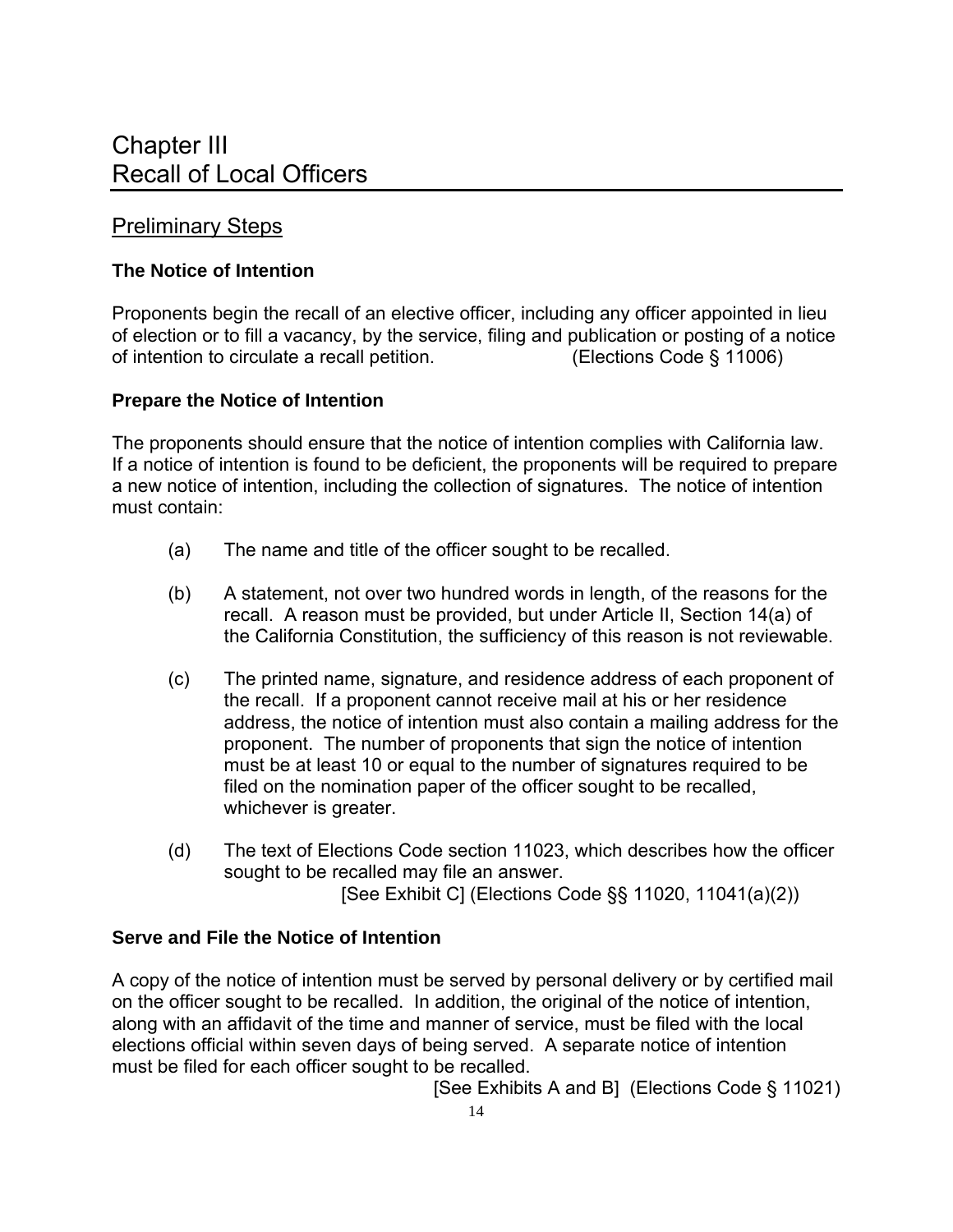#### **Publish the Notice of Intention**

A copy of the notice of intention (including addresses and signatures) must be published at the proponents' expense at least once in a newspaper of general circulation. The publication need not include the text of Elections Code section 11023. If there is no newspaper of general circulation in the jurisdiction of the officer whose recall is being sought, the proponents may satisfy the publication requirement by posting the notice of intention in at least three public places within the jurisdiction.

(Government Code § 6000, et seq.; Elections Code § 11022)

#### **Obtain and File Proof of Publication**

The proponents must file proof of publication at the same time that they file two blank copies of the proposed recall petition with the Secretary of State.<sup>4</sup> Proof of publication is obtained from the newspaper publisher after the notice of intention appears in print. (Elections Code § 11042)

#### **Answer of Recallee**

Within seven days after the filing of the notice of intention, the officer sought to be recalled may file with the Secretary of State an answer of not more than two hundred words. (Elections Code §11023(a))

The answer must be signed and accompanied by the printed name, and business or residence address of the officer sought to be recalled. (Elections Code § 11023(c))

If an answer is filed, the officer must, within seven days after the filing of the notice of intention, serve a copy of the answer, by personal delivery or by certified mail, on one of the proponents named in the notice. (Elections Code § 11023(b))

# Prepare the Recall Petition

The next step in the recall process for local officials requires the proponents to prepare the recall petition for circulation. The Secretary of State is required to provide a format for the petition, which is incuded as Exhibit D to this publication, or may be obtained from any county elections official. The recall petition format prepared by the Secretary of State is mandatory and must be used.

(Elections Code §§ 11041, 11043.5)

All petition sections must be printed in uniform size and darkness with uniform spacing. [See Exhibit D] (Elections Code § 11041)

The rare case that publication was satisfied by posting the Notice of Intention in three public places, an affidavit of posting must be filed instead of proof of publication.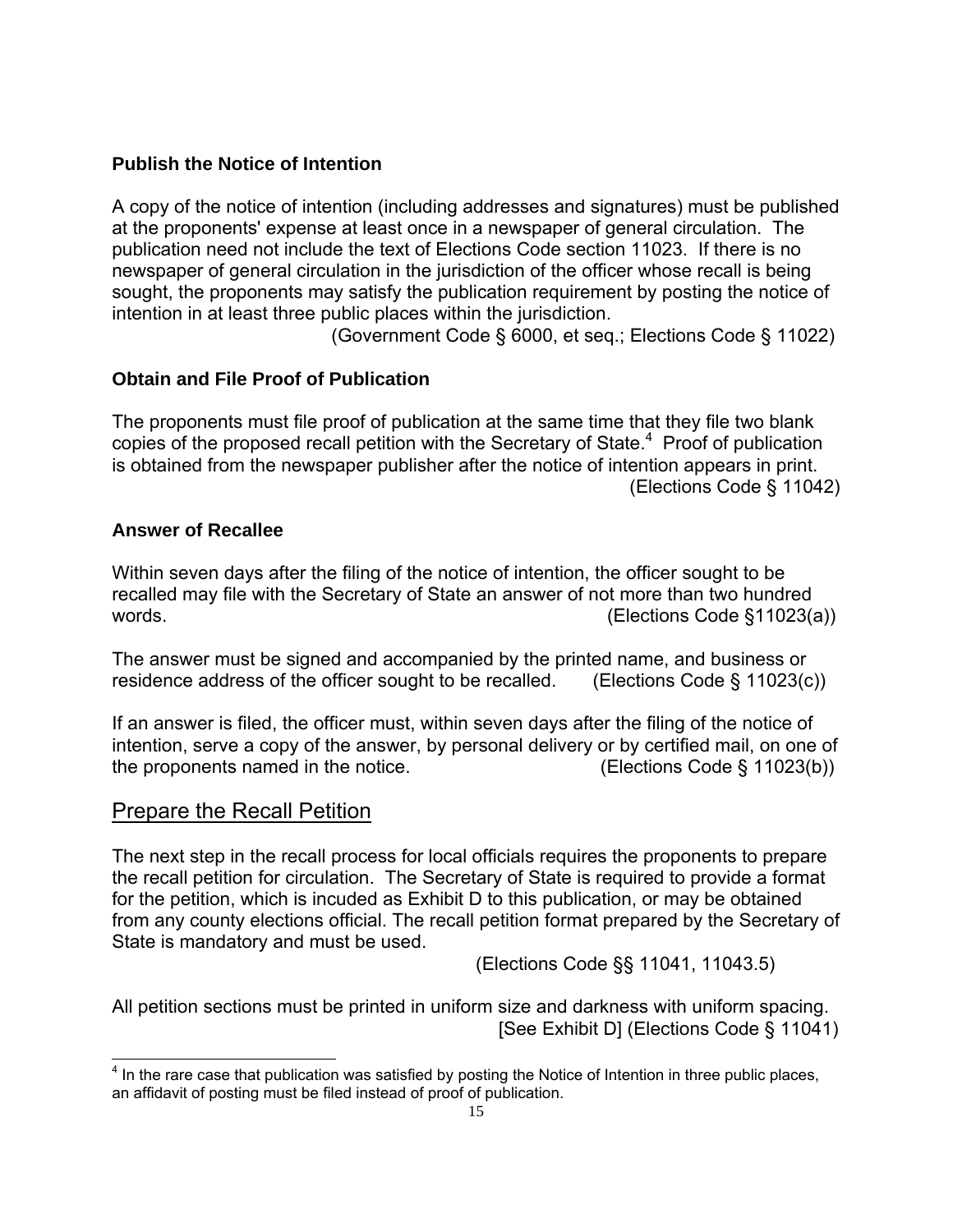Noncomplying petition forms will be rejected as invalid.

### **Heading**

The recall petition must include a margin at least one inch wide across the top of each page and a margin at least one-half inch wide along the bottom of each page.

(Elections Code § 11043)

Each side of a sheet of paper on which signatures appear must include, in no less than 8-point type:

- (a) A request that an election be called to elect a successor to the office.
- (b) A copy of the notice of intention, including the statement of reasons for recall, and the names (no addresses) of at least ten proponents.<sup>5</sup> The text of Elections Code section 11023 does not need to be included as part of the language of the notice of intention on the petition.
- (c) The answer, if any, of the officer sought to be recalled. If the officer has not answered, the petition must so state.

(Elections Code § 11041)

#### **Signature Space**

 $\overline{a}$ 

Each signer must personally place his or her own information on the petition and must personally sign it (unless prevented by disability, etc.). The petition must be designed so that each signer can personally affix his or her:

- (a) Printed name.
- (b) Signature.
- (c) Residence address, giving street and number, or if no street or number exists, an adequate designation of the residence so that its location may be readily determined.
- (d) The name of the incorporated city or unincorporated community. (Elections Code §§ 100, 11043)

<sup>&</sup>lt;sup>5</sup> Legislative intent was to delete any address information from the petition. Proponents are those voters who initiate the recall proceedings and have control of the circulation of and obtaining signatures to the recall petition.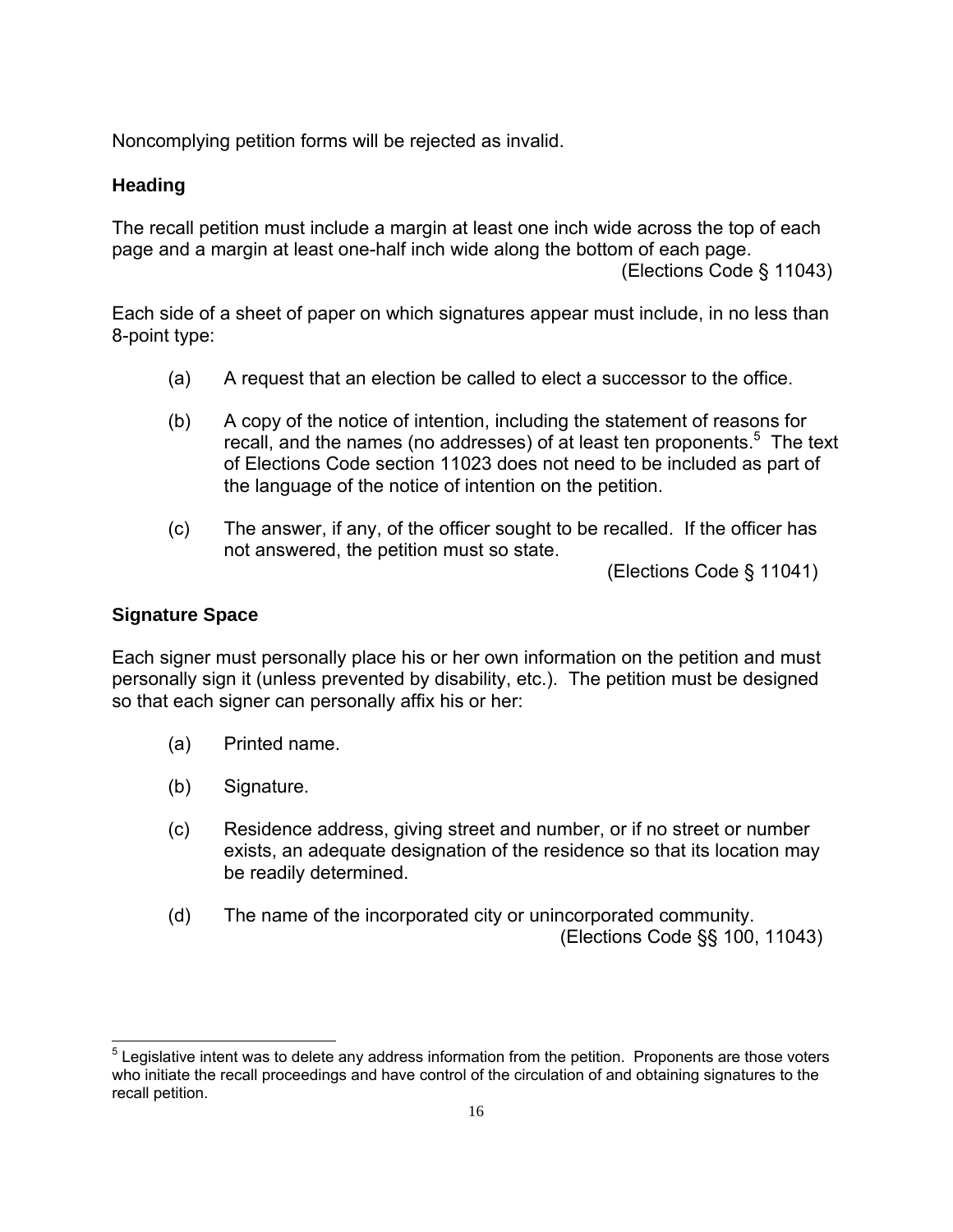Pursuant to the California Supreme Court's decision in Assembly v. Deukmejian (1982) 30 Cal.3d 638, 180 Cal.Rptr. 297, the petition form must direct signers to include their "residence address" rather than "address as registered" or other address.

Noncomplying petition forms will be rejected as invalid.

Signature spaces must be consecutively numbered commencing with the number one for each petition section. (Elections Code § 100)

A space at least one inch wide must be left blank along the right margin of the page, after each name and address, for the use of the elections official in verifying the petition. (Elections Code §§ 100, 11043)

#### **Declaration of Circulator**

Each section of the petition must have attached to it a declaration signed by the circulator (person soliciting signatures) of that section of the petition, setting forth in the circulator's own hand all of the following:

- (a) The printed name of the circulator.
- (b) The residence address of the circulator, giving street and number, or if no street or number exists, an adequate designation of the residence so that its location may be readily determined.
- (c) The dates between which all signatures to the petition section were obtained.
- (d) That the circulator circulated that section and witnessed the appended signatures being written.
- (e) That according to the best information and belief of the circulator, each signature is the genuine signature of the person whose name it purports to be.
- (f) That the circulator is 18 years of age or older.
- (g) That the circulator certifies to the content of the declaration as to its truth and correctness, under penalty of perjury. The circulator shall state the date and the place of execution on the declaration along with his or her signature.

The circulator must personally affix his or her printed name and residence address and the specific dates of circulation of each petition section in the circulator's affidavit.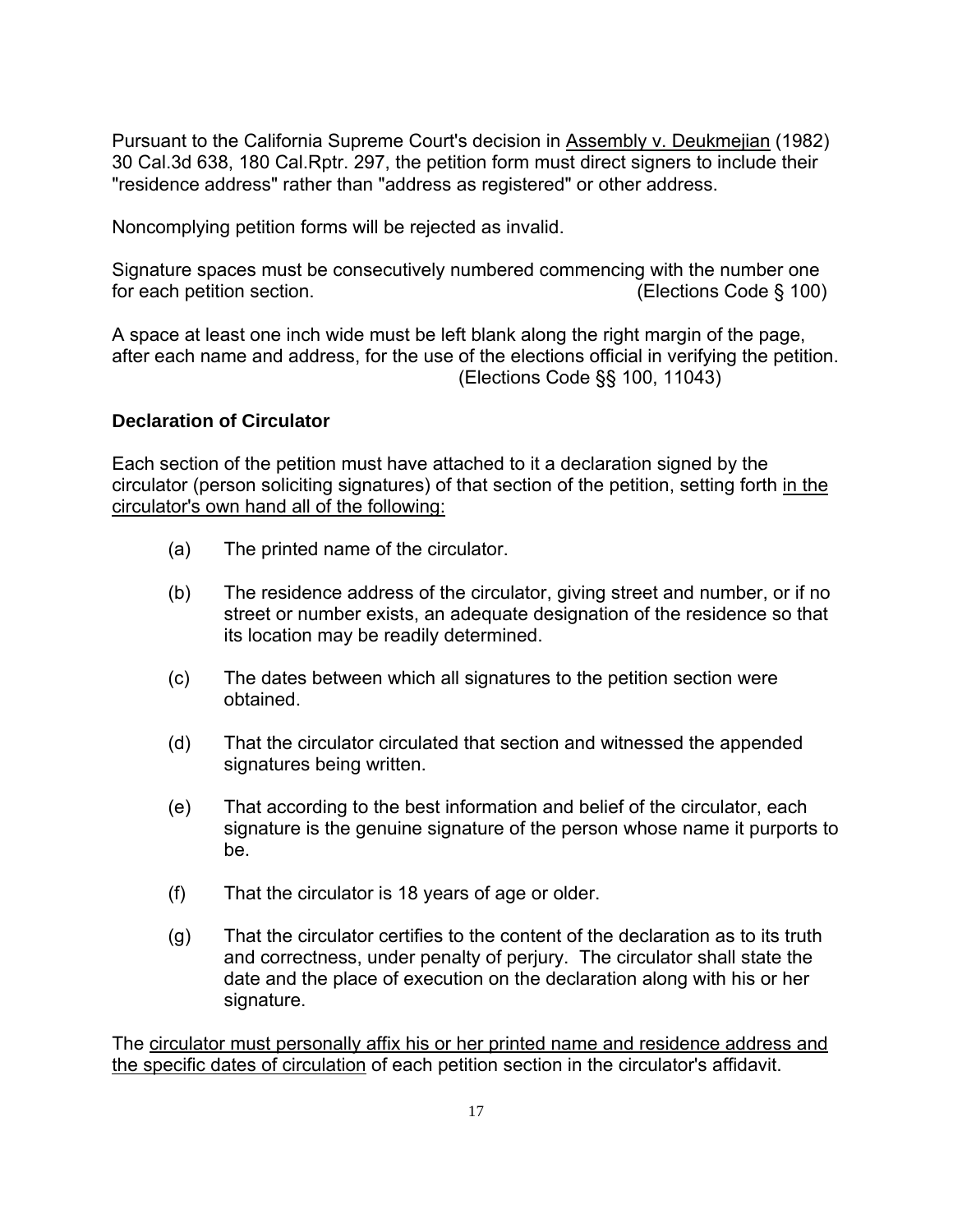Preprinted dates, or generalized dates other than the particular range of dates on which the petition section was circulated, are not authorized.

(Elections Code §§ 104, 11046)

#### **Number of Sections**

Petitions to recall state officers may consist of any number of separate sections which must be duplicates except as to signatures and matters required to be affixed by signers and circulators. The number of signatures attached to each section is left up to the discretion of the person soliciting the signatures. Each section may consist of any number of separate pages. One page is one side of a sheet of paper on which any signatures appear. The state of the state of the state of the state (Elections Code § 11040)

#### **Receive Approval of the Recall Petition**

Proponents must file two blank copies of the proposed petition with the elections official within ten days after the filing of the answer to the notice of intention, or, if no answer is filed, within ten days after the expiration of the seven-day period for filing the answer. The elections official must, within ten days of receiving the copies of the petition, determine whether the proposed form and wording of the petition meet the necessary requirements and notify proponents in writing of the findings. If it is found that the petition does not meet the requirements, the notification must include a statement of what alterations in the petition are necessary. Then, the proponents must file two blank copies of the corrected petition with the elections official within ten days after receiving the notification.

The submitted blank copies of the petition will be carefully reviewed for uniformity correctness and will be compared to the notice of intention and publication to assure accuracy in text, punctuation, capitalization, spelling, format, etc. If the comparison discloses discrepancies, the petition will be rejected.

The ten-day correction notification period and ten-day filing period for corrected petitions is repeated until the elections official finds that no alterations are required. No signatures may be obtained on the recall petition until the form of the petition has been approved by the elections official. (Elections Code § 11042)

#### Determine the Number of Signatures Required

If an officer of a city, county, school district, county board of education, or resident voting district is sought to be recalled, the number of signatures must be equal in number to not less than the following percent of registered voters in the electoral jurisdiction:

(a) Thirty percent (30%) if the registration is less than 1,000.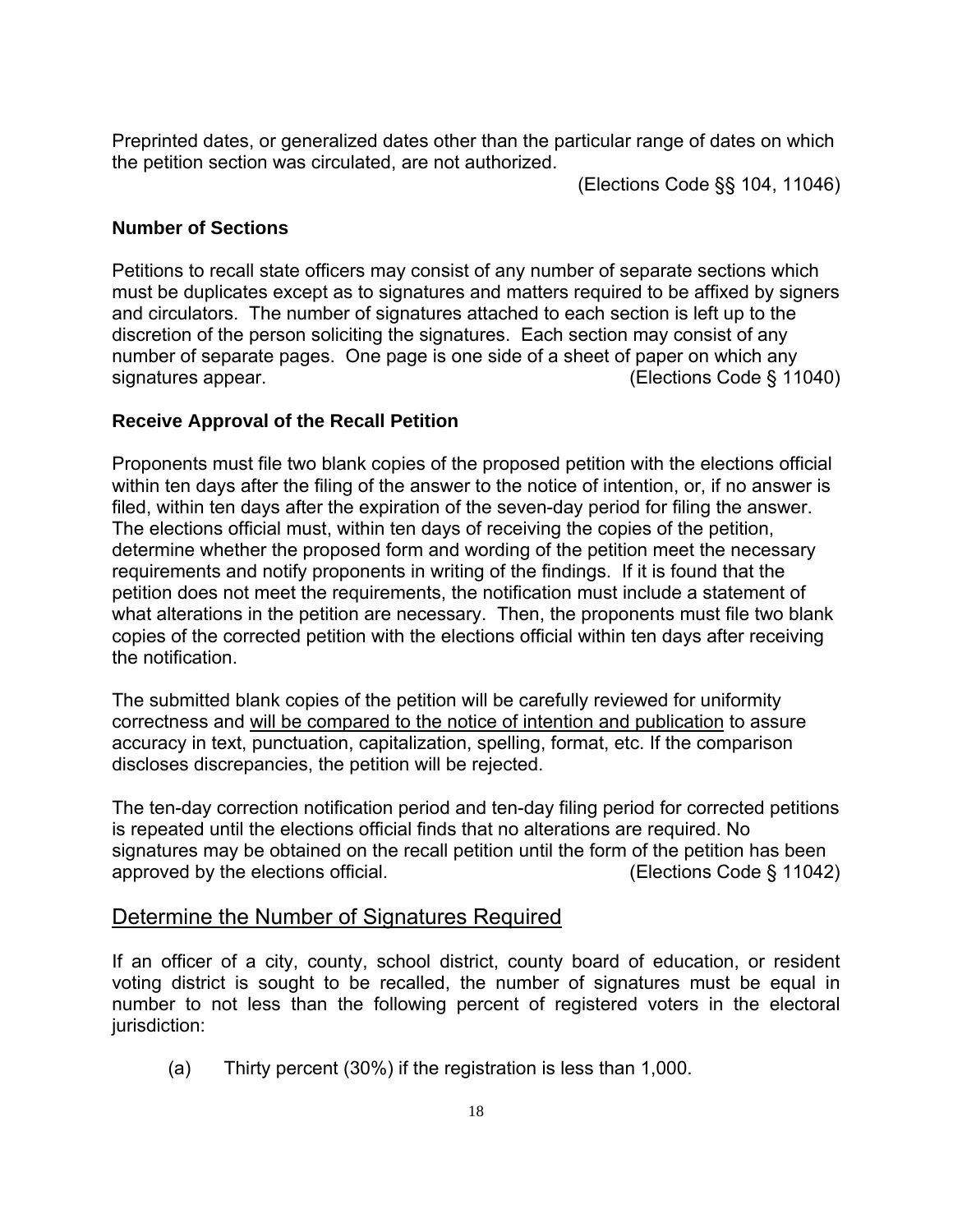- (b) Twenty-five percent (25%) if the registration is less than 10,000 but at least 1,000.
- (c) Twenty percent (20%) if the registration is less than 50,000 but at least 10,000.
- (d) Fifteen percent (15%) if the registration is less than 100,000 but at least 50,000.
- (e) Ten percent (10%) if the registration is 100,000 or above6 .

If a judge of a superior court is sought to be recalled, the number of valid signatures must be equal in number to at least the twenty percent (20%) of the last vote for the office. If the office has not appeared on the ballot since its creation or did not appear at its last regularly scheduled date, the number of signatures must be equal in number to at least twenty percent (20%) of the votes cast within the jurisdiction for the "countywide office" which had the least number of votes in the most recent general election in the county in which the judge holds his or her office.

(Cal.Const., Art. II, Sec. 14(b); Elections Code § 11221(c))

If an officer of a landowner voting district is sought to be recalled, signatures of voters owning at least ten percent (10%) of the assessed value of land within the electoral jurisdiction of the officer sought to be recalled is required.

(Elections Code § 11221(d))

# Circulate the Recall Petition

#### **Who Can Circulate**

The recall petition can be circulated by any person 18 years of age or older. (Elections Code §§ 102, 11045)

#### **Who Can Sign Petition**

 $\overline{a}$ 

Registered voters who are qualified to vote for the office of the officer sought to be recalled can sign a recall petition. (Elections Code §§ 322, 11045)

If a recall petition is circulated in more than one county, a separate section should be

 $^6$ The number of registered voters is calculated as of the time of the last report of registration by the county elections official to the Secretary of State prior to the finding by the elections official that no alterations are required in the form of the recall petition.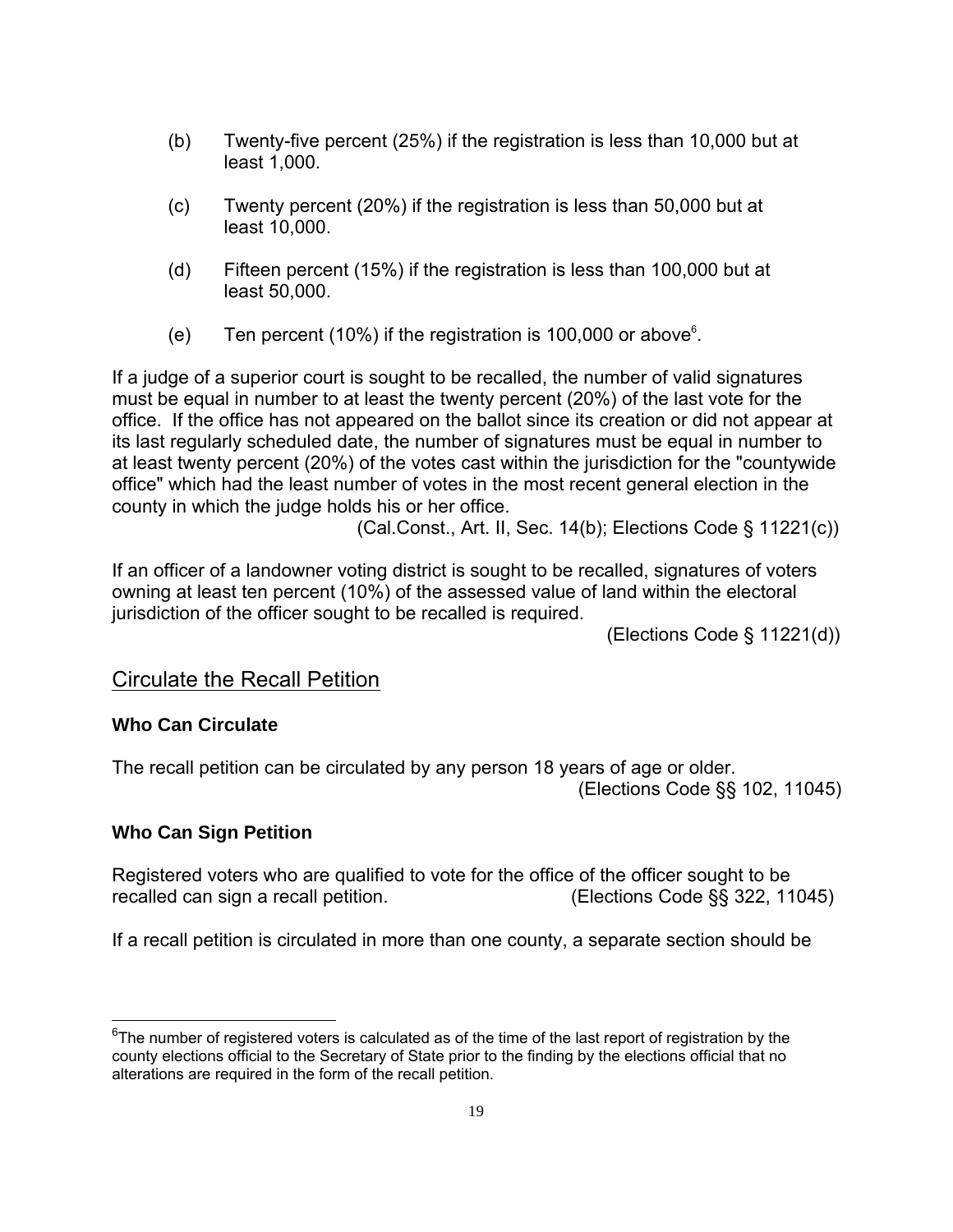used for each county. Each section of the petition must include the name of the county for which it is circulated, and only registered voters of that county may sign that section. (Elections Code § 11047)

#### **Withdrawal of Signatures**

Any voter may withdraw his or her signature from the recall petition upon filing a written request with the county elections official prior to the day the petition section on which the signature appears is filed. (Elections Code §§ 103, 11303)

#### Filing of Petition - Deadline

 $\overline{a}$ 

After approval by the elections official, proponents must submit to the elections official, during normal business hours as posted, a petition with the requisite number of signatures within:

- (a) 40 days if the electoral jurisdiction has less than 1,000 registered voters.
- (b) 60 days if the electoral jurisdiction has less than 5,000 registered voters but at least 1,000.
- (c) 90 days if the electoral jurisdiction has less than 10,000 registered voters but at least 5,000.
- (d) 120 days if the electoral jurisdiction has less than 50,000 registered voters but at least 10,000.
- (e) 160 days if the electoral jurisdiction has 50,000 registered voters or more7 . (Elections Code § 11220)

Each petition section shall be filed by the proponents or by any person or persons authorized in writing by a proponent. All sections of the petition circulated in a single county must be filed at one time. A copy of the written authorization must be included with the filing. Each section of the petition must be filed with the elections official in the jurisdiction for which it was circulated. If a petition is circulated in more than one county, it must be filed in the county for which it was circulated. (Elections Code § 11222)

 $7$ The number of registered voters is calculated as of the time of the of the last report of registration by the county elections official to the Secretary of State made prior to approval of the petition format by the county elections official.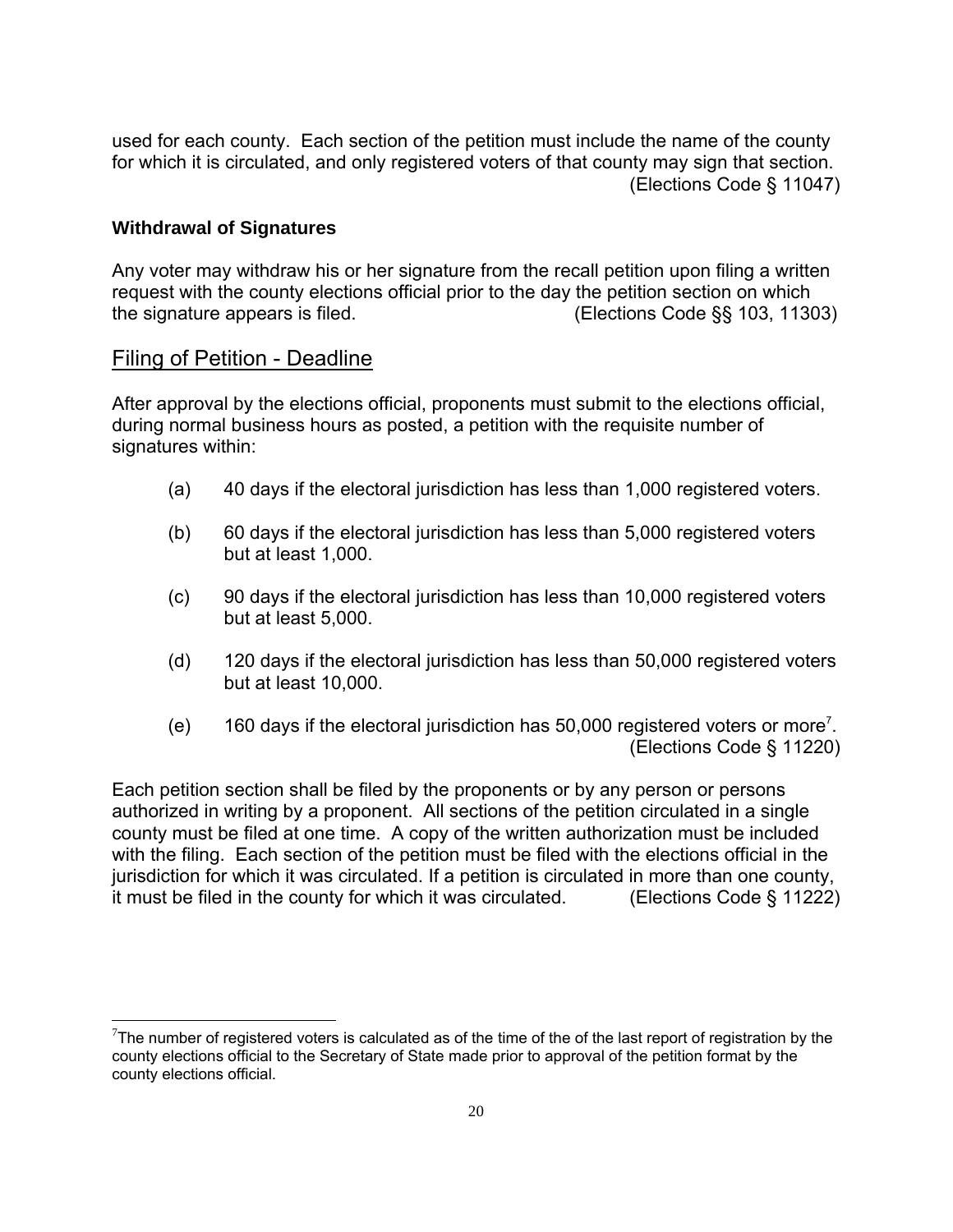### Examination by the Elections Official

When proponents bring in the petition for filing, the elections official must count the number of signatures on it. If, from this examination the elections official determines that the number of signatures, on its face, equals or is in excess of the minimum number of signatures required, the elections official shall accept the petition for filing. The petition shall be deemed as filed on that date. Any petition not so filed must be returned to the proponents and is void for all purposes. (Elections Code § 11222)

The elections official must verify every signature submitted or, where more than 500 signatures are submitted, may use a random sampling signature verification technique.

If the random sampling technique is not used, the elections official has 30 days from the date of filing of the petition, excluding Saturdays, Sundays, and holidays, to determine whether the petition is signed by the required number of voters, certify the results of the examination, and notify the proponents. If the petition is found to have sufficient signatures, the elections official must certify the results to the governing board at its next regular meeting. If the petition is found to have insufficient signatures, the elections official must certify this result. (Elections Code § 11224)

If the random sampling technique is used, the elections official must complete the examination of the sample of signatures within 30 days of the filing of the petition. If, for example, eighty percent (80%) of the sample signatures are found to be valid, then eighty percent (80%) of the entire number of signatures are deemed to be valid.

If the statistical sampling determines that the number of valid signatures is greater than one hundred ten percent (110%) of the required number, the petition is considered qualified without further verification, and the elections official must certify the results of the examination to the governing board at its next regular meeting.

If the statistical sampling shows that the number of valid signatures is within ninety to one hundred ten percent (90-110%) of the number of signatures needed, the elections official must examine and verify each signature filed. If the result of this complete examination shows that the petition has the required number of signatures, the elections official must certify the results of the examination to the governing body at its next regular meeting. If the number of valid signatures is less than the required number, the elections official shall certify the petition to be insufficient. If the petition is found insufficient, no action shall be taken on the petition. However, the failure to secure sufficient signatures shall not preclude the later filing of an entirely new petition to the same effect.

If the total number of valid signatures is less than ninety percent (90%) of the number of signatures required to qualify the petition, the elections official shall certify the petition to be insufficient. If the petition is found insufficient, no action shall be taken on the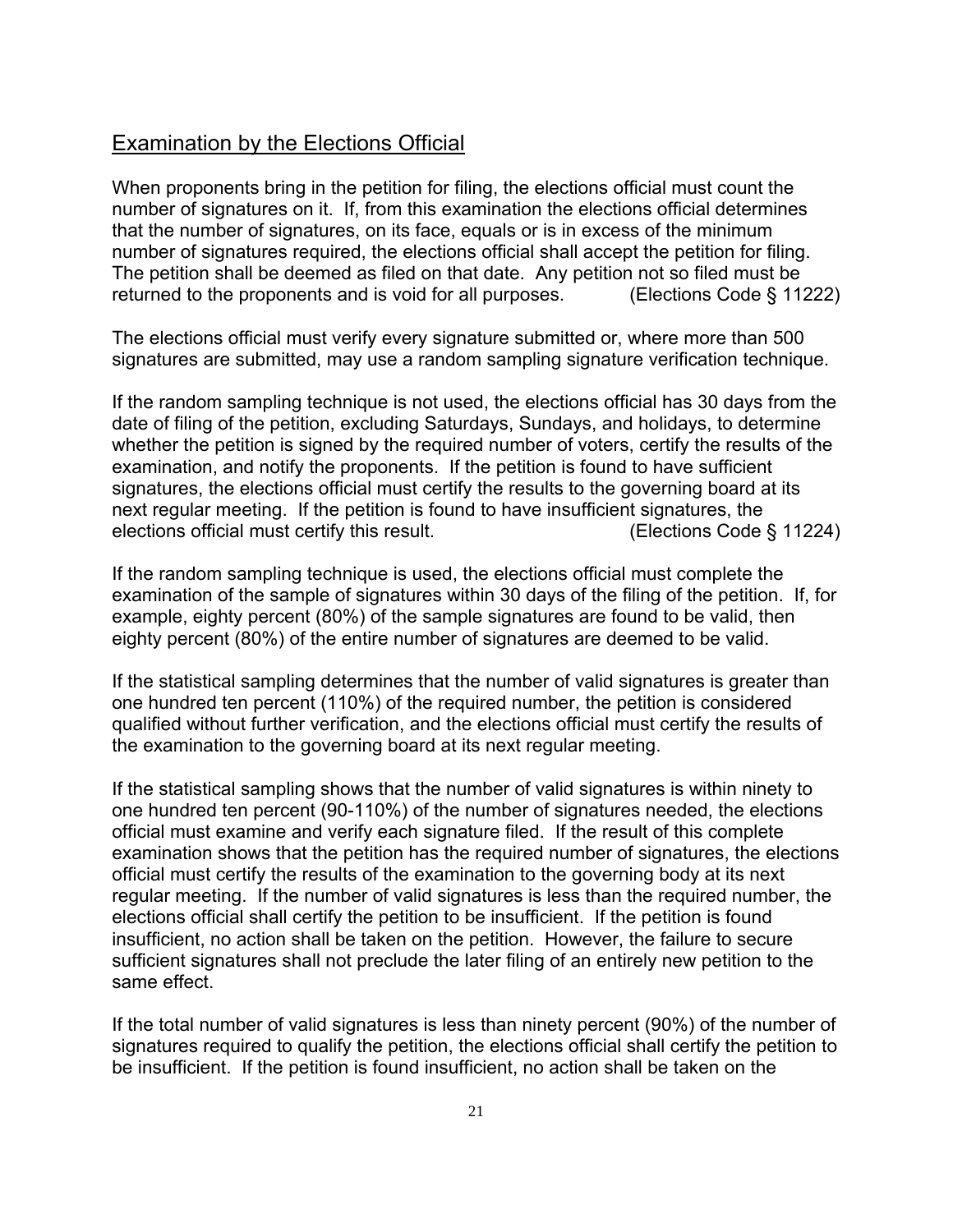petition. However, the failure to secure sufficient signatures shall not preclude the later filing of an entirely new petition to the same effect. (Elections Code  $\S$  11225)

Upon completing the examination of the petition, the elections official shall attach to the petition a certificate showing the result of this examination and shall notify the proponents of either the sufficiency or insufficiency of the petition. (Elections Code §§ 11222, 11224, 11225, 11226, 11227)

# Only Proponents May Examine Petition

If a petition is found to be insufficient by the elections official, the proponents whose names are listed on the notice of intention must be allowed to examine the petition signatures in order to ascertain which signatures were disqualified and the reasons therefor. This right of examination is not otherwise available to proponents or to the public in general. If the proponents examine the petition signatures, the examination must begin not later than 21 days after certification of insufficiency.

(Government Code § 6253.5, Elections Code § 11301)

# Notice of Recall Election

Within 14 days of receiving the certificate of sufficiency, the governing body must issue an order stating that an election will be held to determine whether or not the officer named in the petition shall be recalled. (Elections Code § 11240)

If the governing body fails to issue the order within 14 days, the county elections official, within 5 days, shall set the date for holding the election. If the recall is to be voted on by voters in more than one county, the elections official of the county with the largest number of registered voters who will be voting in the election shall set the date for holding the election in consultation with the elections officials of the other counties.

(Elections Code § 11241)

#### Election

The election shall be held not less than 88 nor more than 125 days after the issuance of the order, and if a regular or special election is to be held throughout the electoral jurisdiction of the officer sought to be recalled within such time period, the recall election shall be held on the same day and consolidated with the regular or special election. (Elections Code § 11242)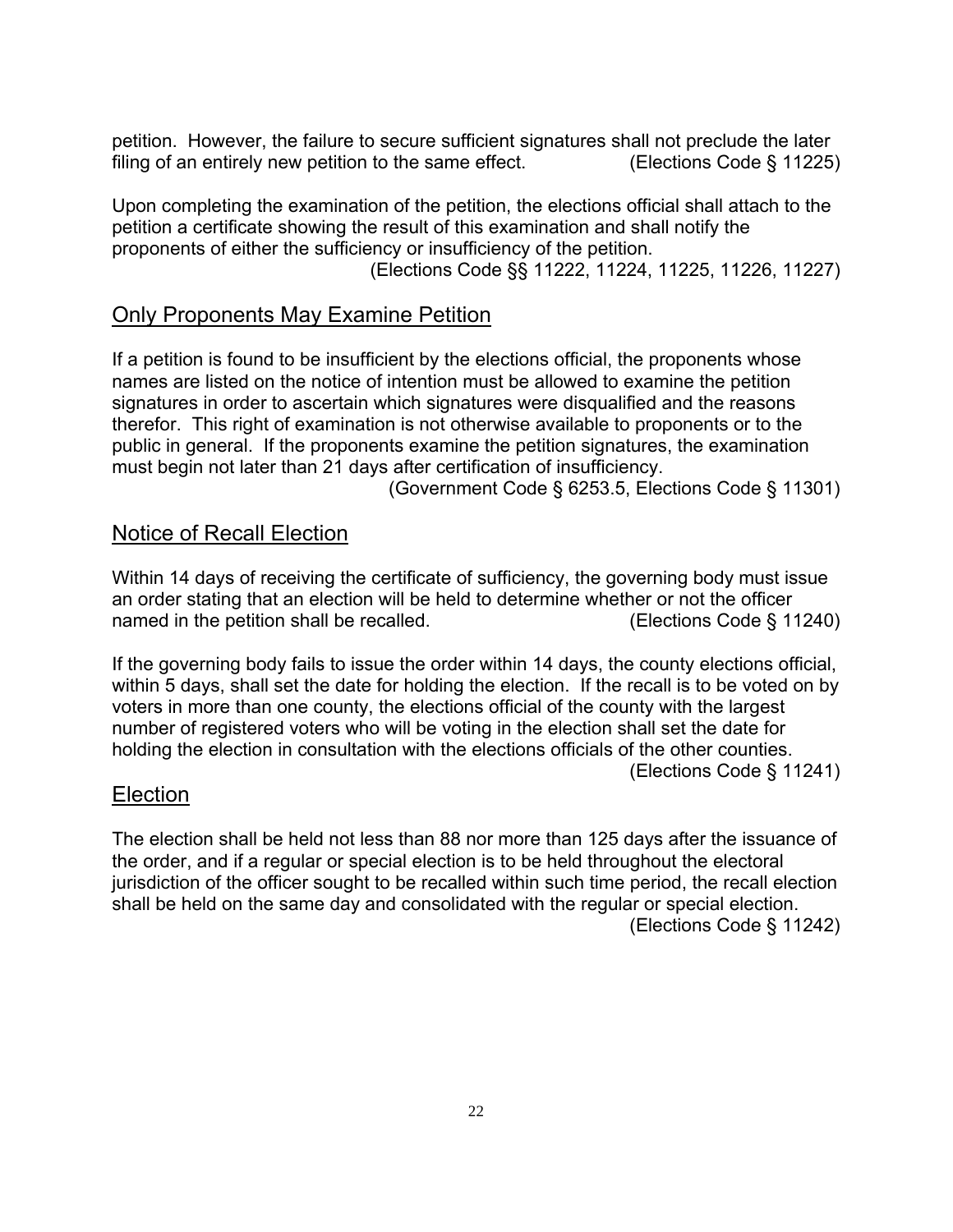# Chapter IV The Recall Election

# State Officer

Nomination papers and the declaration of candidacy for state offices must be filed no less than 59 days prior to the date of the election and not before the day the order of the election is issued.

The Secretary of State will certify the names of the candidates by the 55<sup>th</sup> day prior to the election. (Elections Code § 11381)

#### Local Officer

Nomination papers and the declaration of candidacy must be filed not less than 75 days prior to the date of the election and not before the day the order of the election is issued. (Elections Code § 11381)

If the elections official is required to certify to the governing board, he/she shall certify the names of the candidates by the 71st day prior to the election.

(Elections Code § 11381)

# In General

At the election, voters will decide whether or not to recall the officer and, if there is a candidate, will also choose a successor if the recall is successful.

The recall election shall be conducted, canvassed, and the results declared in substantially the manner provided by law for a regular election for the office. (Elections Code § 11328)

If there are several officers to be recalled, one election is sufficient.

(Elections Code § 11329)

At every recall election (other than a landowner voting district election) the following question shall be asked: "Shall [name of officer sought to be recalled] be recalled (removed) from the office of [title of office]?" To the right of this question shall be the words "Yes" and "No" on separate lines with an enclosed voting space to the right of each. (Elections Code § 11320)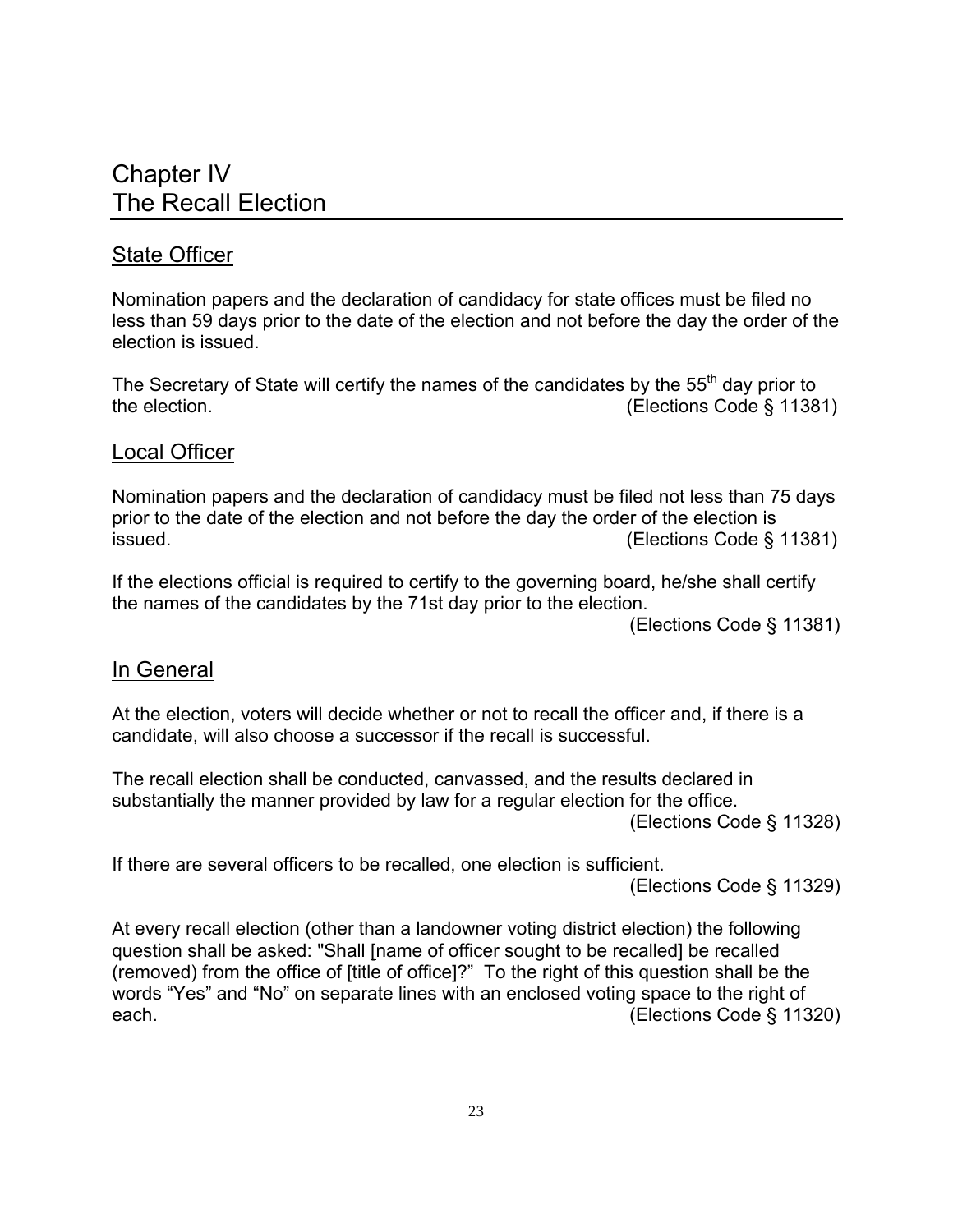An officer whose recall is being sought may file a statement with the elections official in accordance with the provisions of Elections Code section 13307 to be sent to each voter together with the sample ballot. (Elections Code § 11327)

If a majority of the votes on a recall proposal are "Yes", the officer is removed and, if there is a candidate, the candidate who receives the highest number of votes is the successor to the unexpired term of the recalled officer. The officer may not be a candidate to succeed himself/herself at the recall election.

(Cal. Const., Art. II, Sec. 15; Elections Code §§ 11381(c), 11384, 11385)

If one-half or more of the votes at a recall election are "No", the officer sought to be recalled shall continue in office. (Elections Code § 11383)

If the candidate who received the highest number of votes fails to qualify within 10 days after receiving his or her certificate of election, the office to which he or she was elected shall be vacant, and shall be filled according to law. (Elections Code § 11386)

#### Special Considerations

A justice of an Appellate Court will be appointed by the Governor to replace a recalled justice. (Cal. Const., Art.ll, Sec. 15(c))

If a recall of the Governor or the Secretary of State is initiated, the recall duties of that office shall be performed by the Lieutenant Governor or Controller, respectively. (Cal. Const., Art. II, Sec. 17)

A state officer who is not recalled must be reimbursed by the State for the officer's recall election expenses legally and personally incurred.

(Cal. Const., Art. II, Sec. 18)

Proponents of recalls, officers subject to recall, and candidates may have disclosure requirements under the Political Reform Act. (Government Code § 81000, et seq.) Questions should be directed to the Fair Political Practices Commission, 428 "J" Street, Suite 450, Sacramento, CA 95814, (916) 322-5660.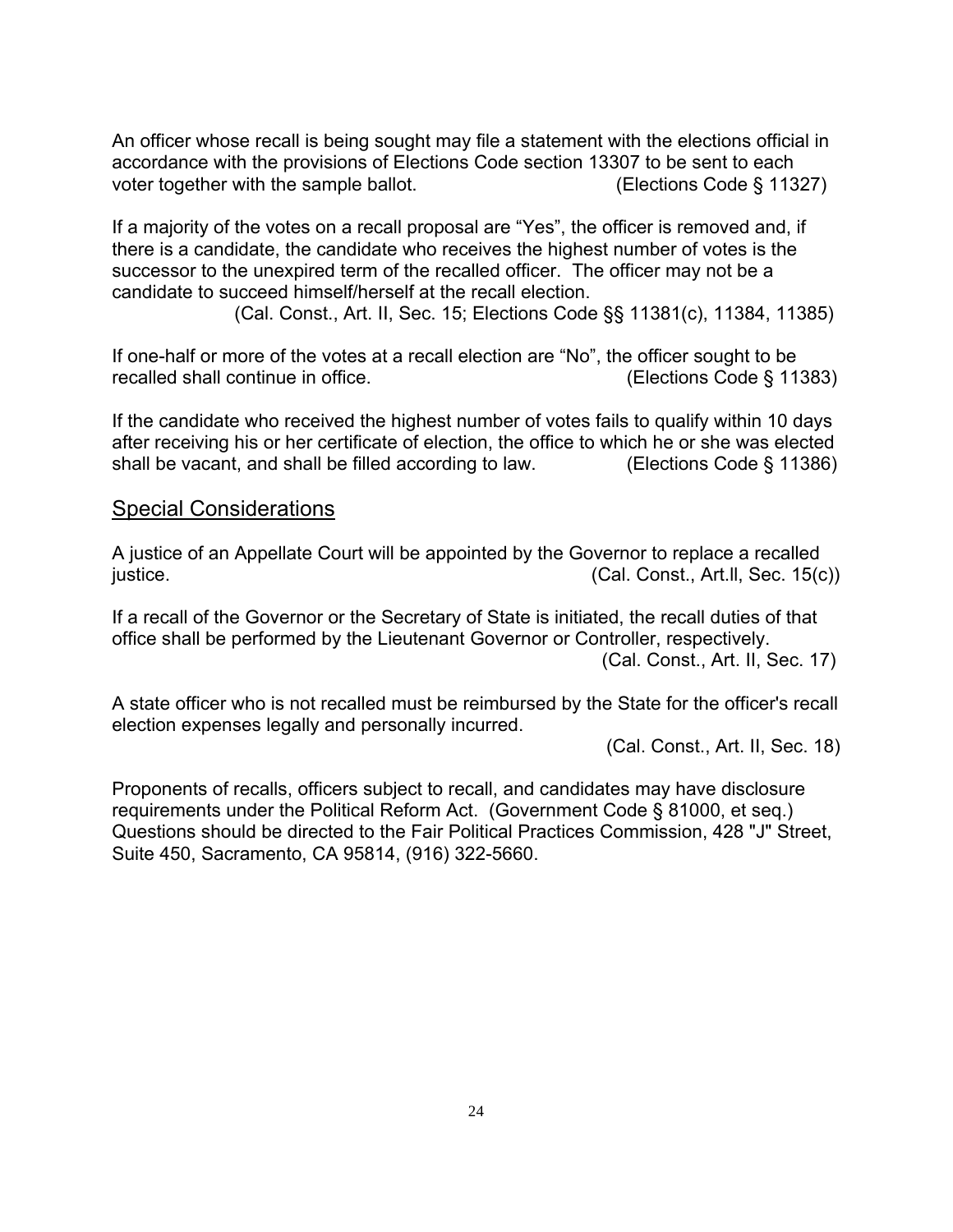# **EXHIBIT A**

# **PROOF OF PERSONAL SERVICE**

|    |                                       | declare that:                                                                                                                             |
|----|---------------------------------------|-------------------------------------------------------------------------------------------------------------------------------------------|
|    |                                       | (print full name)                                                                                                                         |
|    | telephone number are as follows:      | At the time of service I was at least 18 years of age; My name, address and                                                               |
|    |                                       | (print name)                                                                                                                              |
|    |                                       | (city, state, zip code)                                                                                                                   |
|    |                                       |                                                                                                                                           |
|    | (telephone number)                    |                                                                                                                                           |
|    | I personally served to_______________ |                                                                                                                                           |
|    |                                       | (name of person sought to be recalled)                                                                                                    |
|    |                                       | a copy of the Notice of Intention to Recall him/her by delivering the copy of the                                                         |
|    | Notice of Intention to him/her at:    |                                                                                                                                           |
|    |                                       | (complete address)                                                                                                                        |
| on |                                       | _am/pm;<br>at                                                                                                                             |
|    | (date)                                | time)                                                                                                                                     |
|    | Personal Service.                     | I have attached the original of the Notice of Intention to this Recall to this Proof of                                                   |
|    |                                       | declare under penalty of perjury,                                                                                                         |
|    | (print full name)                     |                                                                                                                                           |
|    |                                       | under the laws of the State of California that the foregoing is true and correct, and that I,<br>executed this proof of personal service: |
| on | at                                    |                                                                                                                                           |
|    | (date)                                | (place of signing, e.g., city or county)                                                                                                  |
|    |                                       |                                                                                                                                           |
|    |                                       |                                                                                                                                           |

(complete signature)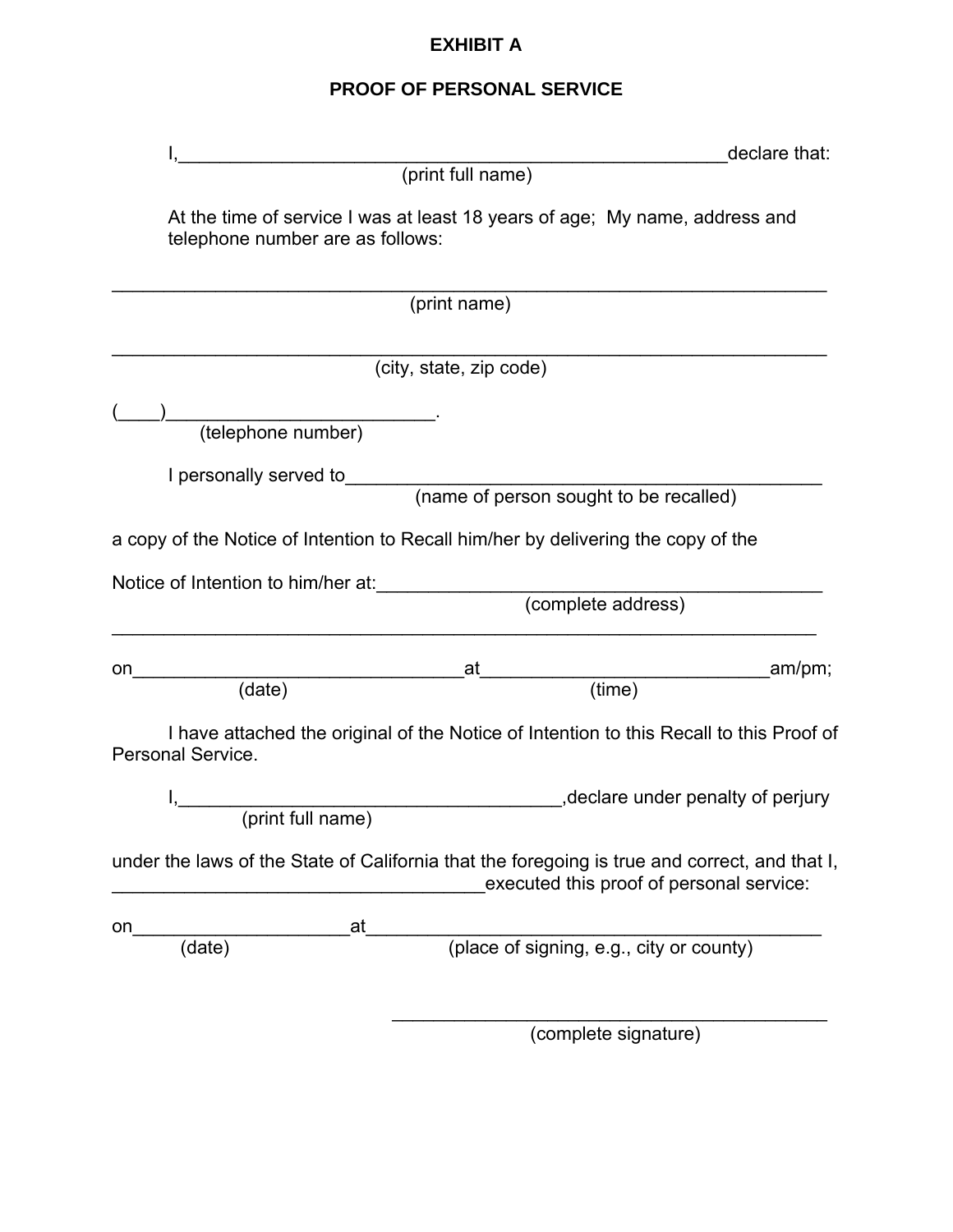# **EXHIBIT B**

# **PROOF OF SERVICE BY CERTIFIED MAIL**

| declare that:                                                                              |
|--------------------------------------------------------------------------------------------|
| (print full name)                                                                          |
| I am over the age of 18 years, and I<br>in                                                 |
| (reside/am employed)                                                                       |
|                                                                                            |
| County at (complete address)                                                               |
| On                                                                                         |
| a copy of the                                                                              |
| (place, e.g., name of city or county)                                                      |
| Notice of Intention to Recall______<br>(name of person sought to be recalled)              |
|                                                                                            |
| in a sealed envelope, with fully prepaid postage thereon for certified mail, addressed to: |
| at:<br>(name of officer sought to be recalled)                                             |
|                                                                                            |
| (mail address)                                                                             |
| I have attached the original of the Notice of Intention to this Proof of Service.          |
| declare under penalty of                                                                   |
| (print full name)                                                                          |
| perjury under the laws of the State of California that the foregoing is true and correct,  |
| and that I executed this Proof of Service: On<br>at<br>(date)                              |
|                                                                                            |
| (place of signing, e.g., city or county)                                                   |

 $\overline{\phantom{a}}$  , and the contract of the contract of the contract of the contract of the contract of the contract of the contract of the contract of the contract of the contract of the contract of the contract of the contrac

(complete signature)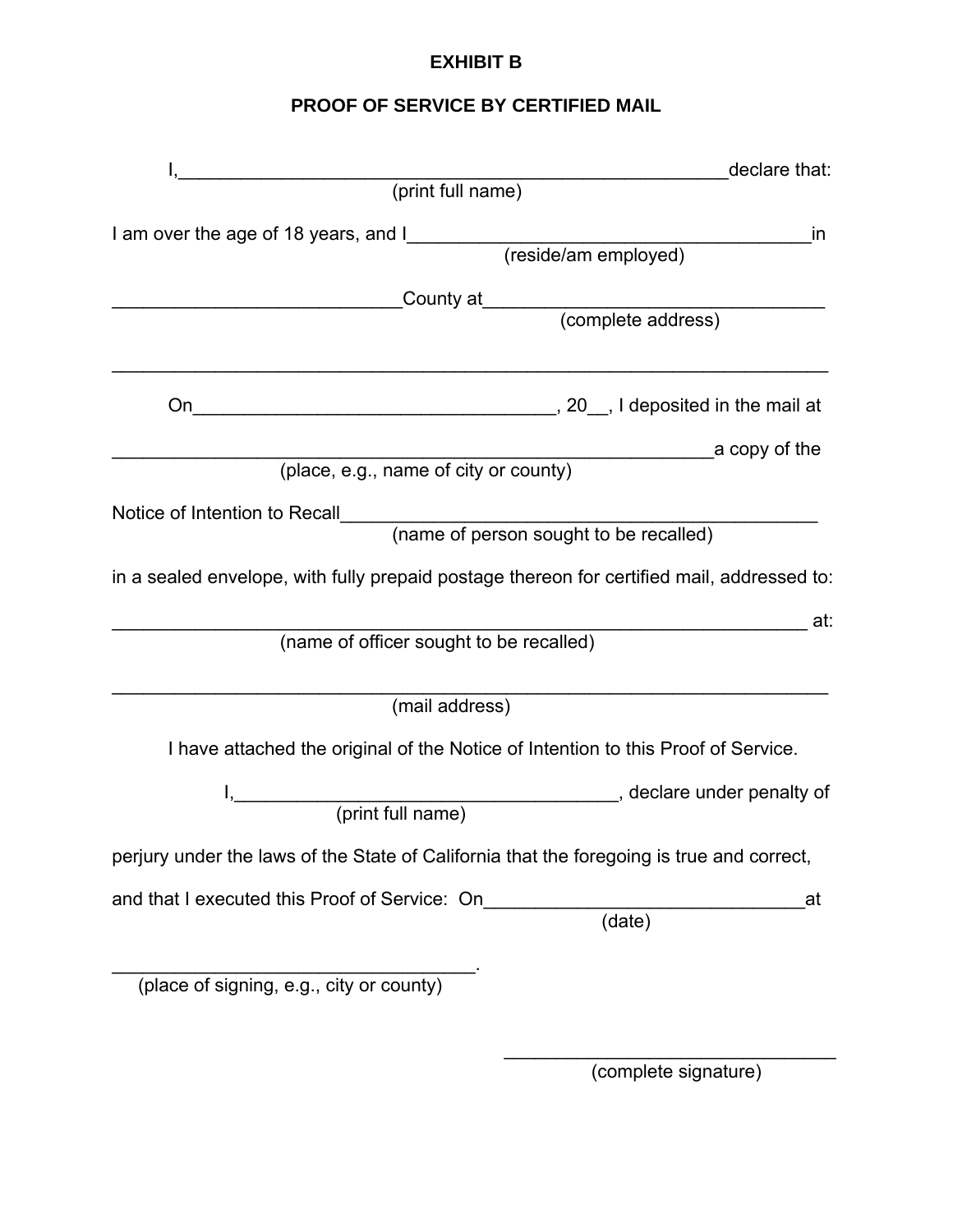#### **EXHIBIT C**

#### **NOTICE OF INTENTION TO CIRCULATE RECALL PETITION1**

| (see footnote <sup>2</sup> )<br>TO THE HONORABLE                                                                            | : Pursuant to |
|-----------------------------------------------------------------------------------------------------------------------------|---------------|
| Section 11020, California Elections Code, the undersigned registered qualified voters of                                    | (see          |
| footnote <sup>3</sup> )<br>, in the State of California, hereby give notice that we are the proponents of a recall petition |               |
| (see footnote <sup>4</sup> )<br>and that we intend to seek your recall and removal from the office of                       | . in          |
| (see footnote 3) . California, and to demand election of a successor in that office (see footnote <sup>5</sup> ).           |               |
| The grounds for the recall are as follows:                                                                                  |               |

#### (STATE GROUNDS, 200 WORDS OR LESS)

The printed names, signatures, and residence addresses of the proponents are as follows:(The least possible number of proponents is 10, however, more than 10 may be required by law.)

| <b>NAME</b>                                | <b>ADDRESS</b>                                                    | <b>SIGNATURE</b> |  |
|--------------------------------------------|-------------------------------------------------------------------|------------------|--|
| $1.$                                       |                                                                   |                  |  |
| 2.                                         |                                                                   |                  |  |
| $3.$                                       |                                                                   |                  |  |
| 4.                                         |                                                                   |                  |  |
|                                            |                                                                   |                  |  |
|                                            |                                                                   |                  |  |
| 10.  (or more. See footnote <sup>6</sup> ) |                                                                   |                  |  |
|                                            | Telephone number to contact proponents (optional)(                |                  |  |
|                                            | A copy of this notice and proof of service will be filed with the | (see footnote'   |  |

Elections Code section 11023. (a) Within seven days after the filing of the notice of intention, the officer sought to be recalled may file with the elections official, or in the case of a state officer, the Secretary of State, an answer, in not more than 200 words, to the statement of the proponents.

(b) If an answer is filed, the officer shall, within seven days after the filing of the notice of intention, also serve a copy of it, by personal delivery or by certified mail, on one of the proponents named in the notice of intention.

(c) The answer shall be signed and shall be accompanied by the printed name and business or residence address of the officer sought to be recalled.

 1 Caution: The Notice of Intention must be published by proponents and proof of publication must be filed at the time of filing the two blank copies of the petition with the election official or, in the case of a recall of a state officer, with the Secretary of State. The Notice of Intention, publication and blank copies of the Petition will be compared and scrutinized for accuracy. Any deviation from the text of the Notice of Intention may result in rejection of the petition.<br><sup>2</sup> Insert here the name of the person whose recall is being sought.

 $\frac{1}{3}$  Insert here the name of the person whose recall is being sought.<br>3. Insert here the name of the sounty, gity or district for the office.

Insert here the name of the county, city or district for the office.<br>  $\frac{4}{5}$  Insert here the name of office held.<br>  $\frac{5}{5}$  If it is the recall of an Appellate Court, lustice the request shall h

 $5$  If it is the recall of an Appellate Court Justice the request shall be that the Governor appoint a successor to the office.

<sup>6</sup> At least ten are required. In many cases more than ten are required. Check with your election official to determine the actual number.

<sup>7</sup> Secretary of State, County Elections Official, City Clerk, Secretary of District, as appropriate.